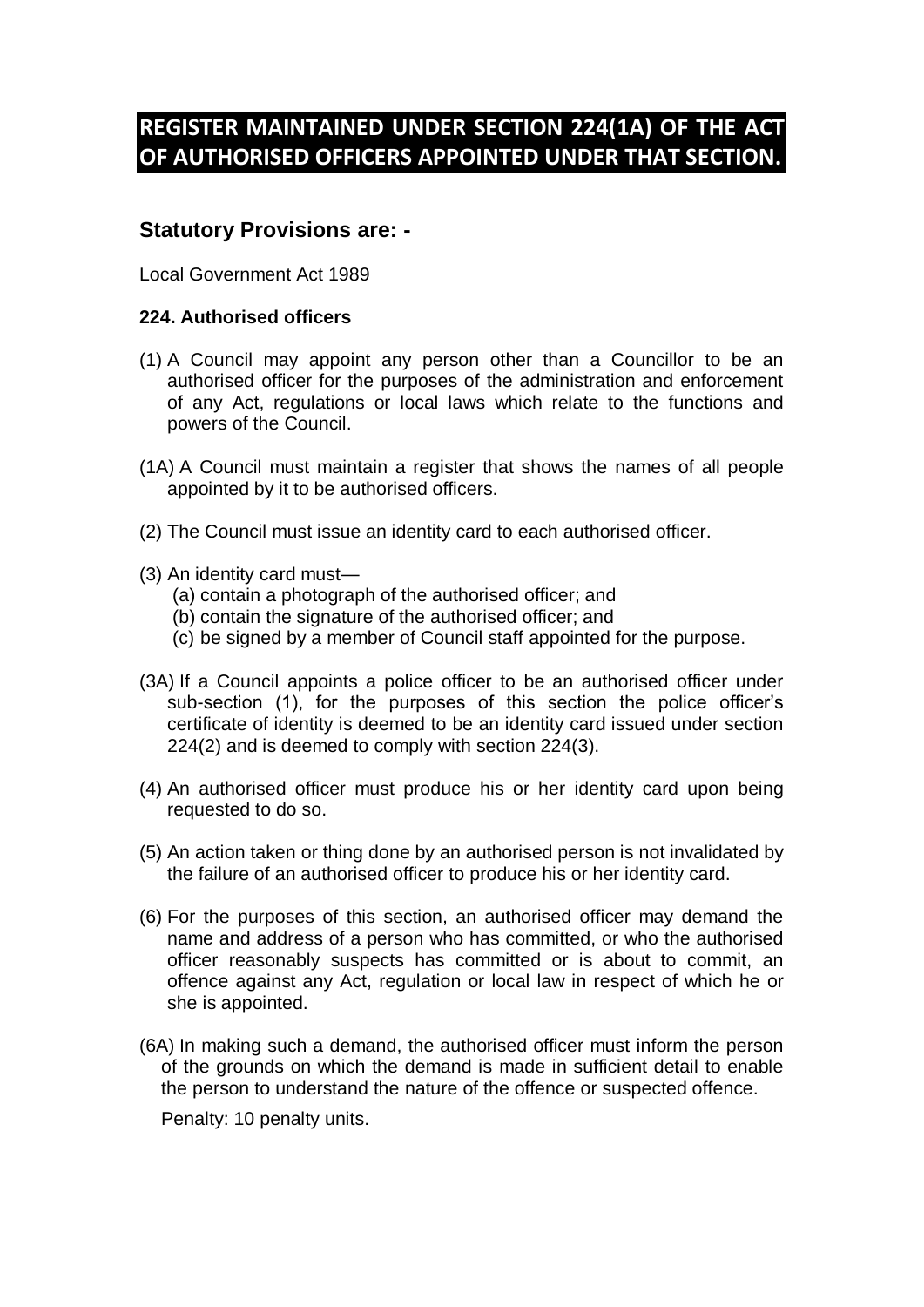- (7) An authorised officer may enter any land or building in the municipal district at any reasonable time to carry out and enforce this or any other Act or any regulation or local law.
- (8) A person is guilty of an offence and liable to a fine not exceeding 60 penalty units if he or she—
	- (a) refuses to give his or her name and address upon demand by an authorised officer; or
	- (b) obstructs or hinders an authorised officer while performing his or her duty; or
	- (c) falsely represents himself or herself to be an authorised officer.

#### **224A. Police may act as authorised officers to enforce certain local laws**

- (1) This section applies if a provision of a local law of a Council regulates the use, possession or consumption of alcohol.
- (2) The Council may publish a notice in the Government Gazette identifying the provision of the local law and stating that any police officer may enforce that provision.
- (3) If the Council publishes such a notice, any police officer may enforce the provision as if he or she was appointed to be an authorised officer under section 224 with respect to the provision.
- (4) For the purposes of sub-section (3), a police officer's certificate of identity is deemed to be an identity card issued under section 224(2) and is deemed to comply with section 224(3).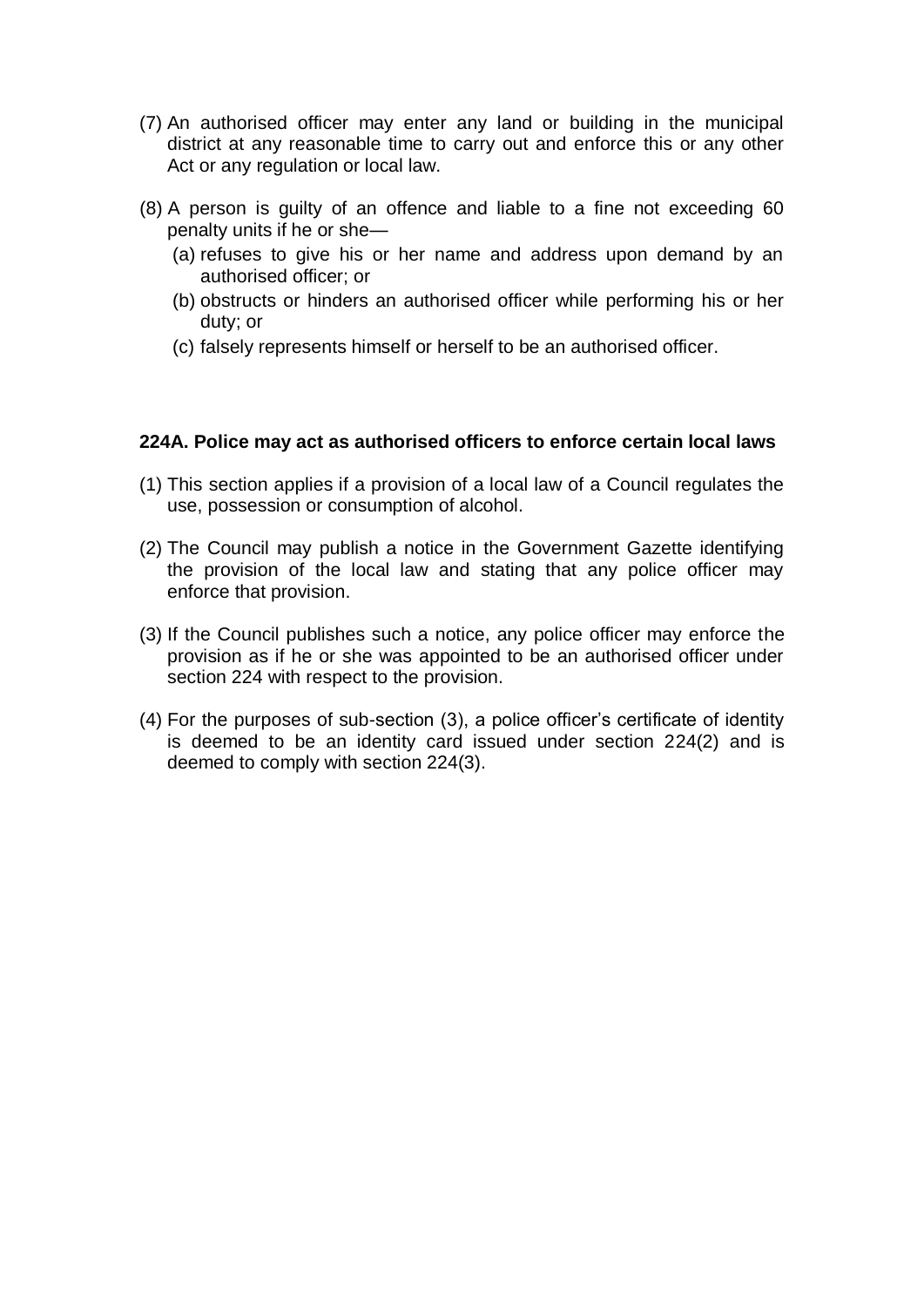

## **REGISTER OF AUTHORISED OFFICERS APPOINTED UNDER SECTION 224 OF THE LOCAL GOVERNMENT ACT 1989**

|                          | <b>NAME</b>             | <b>POSITION</b>                                                       | <b>AUTHORISED</b><br>FOR THE ADMINISTRATION AND<br><b>ENFORCEMENT OF</b>                                                                                                                                                                                                                                                         | <b>DATE OF</b><br><b>AUTHORISATION</b> |  |
|--------------------------|-------------------------|-----------------------------------------------------------------------|----------------------------------------------------------------------------------------------------------------------------------------------------------------------------------------------------------------------------------------------------------------------------------------------------------------------------------|----------------------------------------|--|
| <b>Family Name</b>       | <b>Given Names</b>      |                                                                       |                                                                                                                                                                                                                                                                                                                                  |                                        |  |
|                          |                         |                                                                       | <b>ASSETS</b>                                                                                                                                                                                                                                                                                                                    |                                        |  |
| Cullis                   | Graeme                  | Senior Capital Projects<br>Officer                                    | Building Act 1993<br>$\bullet$<br>Regulations made under that Act<br>$\bullet$<br>Local Laws made under the Local Government Act 1989<br>$\bullet$                                                                                                                                                                               | 18/05/2011                             |  |
| Smith                    | <b>Arthur Frederick</b> | <b>Facilitates and Risk</b><br>Management Co-<br>ordinator            | Local Government Act 1989<br>$\bullet$<br>Building Act 1993<br>$\bullet$<br>Housing Act 1983<br>$\bullet$<br>Regulations made under each of those Acts<br>$\bullet$<br>Local Laws made under the Local Government Act 1989<br>Any other Act, regulation or Local Law which relates to<br>the functions and powers of the Council | 18/05/2011                             |  |
| Sumner                   | Pam                     | <b>Asset Protection</b><br><b>Enforcement Officer</b>                 | Local Laws made under the Local Government Act 1989                                                                                                                                                                                                                                                                              | 7/11/2007                              |  |
| Todorov                  | Adam                    | <b>Manager Assets</b>                                                 | Local Laws made under the Local Government Act 1989<br>$\bullet$                                                                                                                                                                                                                                                                 | 18/05/2011                             |  |
| <b>BUILDING SERVICES</b> |                         |                                                                       |                                                                                                                                                                                                                                                                                                                                  |                                        |  |
| Cleaves                  | <b>Brian</b>            | <b>Team Leader Building</b><br><b>Services</b><br>(Municipal Building | Local Government Act 1989<br>$\bullet$<br>Building Act 1993<br>$\bullet$<br>Housing Act 1983<br>$\bullet$                                                                                                                                                                                                                        | 18/05/2011                             |  |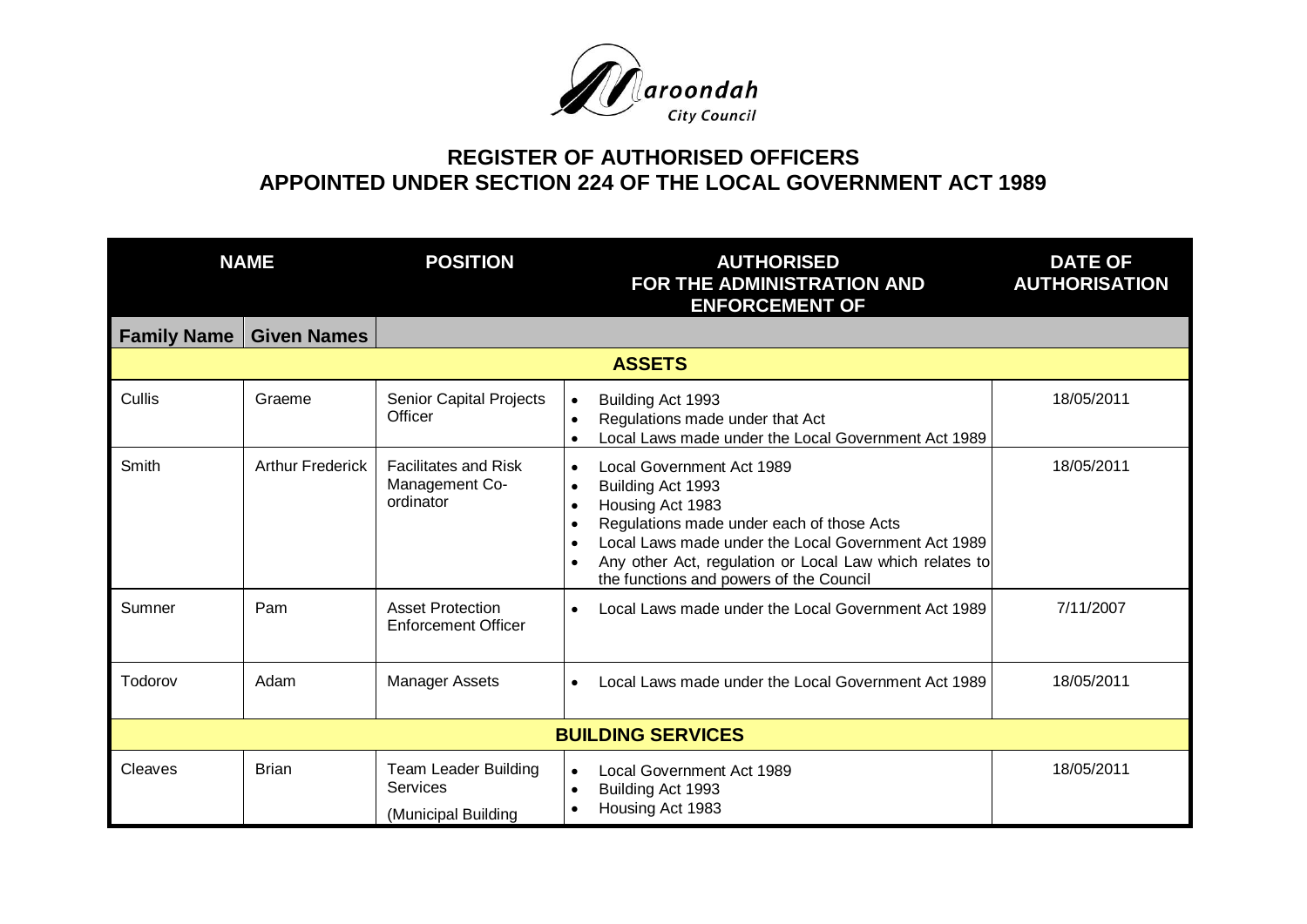| <b>NAME</b>                 |                    | <b>POSITION</b>                                       |                                                               | <b>AUTHORISED</b><br>FOR THE ADMINISTRATION AND<br><b>ENFORCEMENT OF</b>                                                                                                                                                           | <b>DATE OF</b><br><b>AUTHORISATION</b> |
|-----------------------------|--------------------|-------------------------------------------------------|---------------------------------------------------------------|------------------------------------------------------------------------------------------------------------------------------------------------------------------------------------------------------------------------------------|----------------------------------------|
| <b>Family Name</b>          | <b>Given Names</b> |                                                       |                                                               |                                                                                                                                                                                                                                    |                                        |
|                             |                    | Surveyor)                                             | $\bullet$                                                     | Regulations made under each of those Acts<br>Local Laws made under the Local Government Act 1989<br>Any other Act, regulation or Local Law which relates to<br>the functions and powers of the Council                             |                                        |
| Ramus                       | Dean               | <b>Building Surveyor</b>                              | $\bullet$<br>$\bullet$                                        | Building Act 1993<br>Regulations made under that Act<br>Local Laws made under the Local Government Act 1989                                                                                                                        | 18/05/2011                             |
| Smirnis                     | Angelo             | <b>Assistant Building</b><br>Surveyor                 | $\bullet$                                                     | Building Act 1993<br>Regulations made under that Act<br>Local Laws made under the Local Government Act 1989                                                                                                                        | 18/05/2011                             |
|                             |                    |                                                       |                                                               | <b>EMERGENCY MANAGEMENT</b>                                                                                                                                                                                                        |                                        |
| Senthooran                  | Perambalam         | <b>Municipal Emergency</b><br><b>Resource Officer</b> | $\bullet$                                                     | Appointment under the provisions of Emergency<br>Management Act 1986                                                                                                                                                               | 18/05/2011                             |
|                             |                    |                                                       |                                                               | <b>ENGINEERING</b>                                                                                                                                                                                                                 |                                        |
| O'Brien                     | Steven             | Team Leader Traffic &<br>Projects                     |                                                               | Local Laws made under the Local Government Act 1989                                                                                                                                                                                | 18/05/2011                             |
| Taylor                      | Andrew             | Manager Engineering &<br><b>Building Services</b>     | $\bullet$                                                     | Local Laws made under the Local Government Act 1989                                                                                                                                                                                | 18/05/2011                             |
| <b>ENVIRONMENTAL HEALTH</b> |                    |                                                       |                                                               |                                                                                                                                                                                                                                    |                                        |
| Anagnosteas                 | Lia (Michalia)     | <b>Environmental Health</b><br>Officer                | $\bullet$<br>$\bullet$<br>$\bullet$<br>$\bullet$<br>$\bullet$ | Emergency Management Act 1986<br><b>Environment Protection Act 1970</b><br>Food Act 1984<br>Housing Act 1983<br>Local Government Act 1989<br>Public Health and Wellbeing Act 2008<br>Summary Offences Act 1966<br>Tobacco Act 1987 | 5/02/2014                              |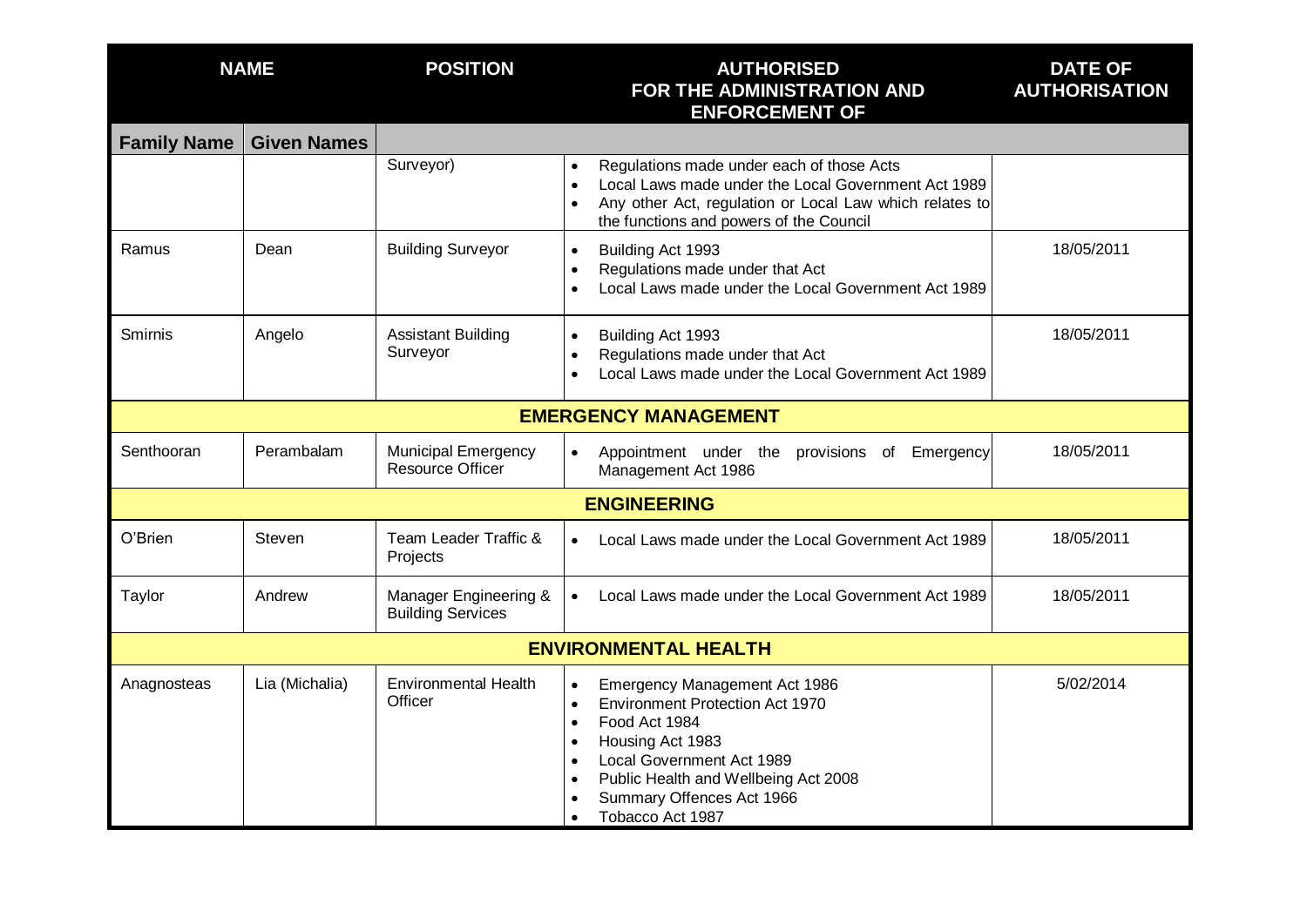| <b>NAME</b>         |                    | <b>POSITION</b>                        | <b>AUTHORISED</b><br>FOR THE ADMINISTRATION AND<br><b>ENFORCEMENT OF</b>                                                                                                                                                                                                                                                                                                                                                                                                                                                                   | <b>DATE OF</b><br><b>AUTHORISATION</b> |
|---------------------|--------------------|----------------------------------------|--------------------------------------------------------------------------------------------------------------------------------------------------------------------------------------------------------------------------------------------------------------------------------------------------------------------------------------------------------------------------------------------------------------------------------------------------------------------------------------------------------------------------------------------|----------------------------------------|
| <b>Family Name</b>  | <b>Given Names</b> |                                        |                                                                                                                                                                                                                                                                                                                                                                                                                                                                                                                                            |                                        |
|                     |                    |                                        | Regulations made under each of those Acts<br>$\bullet$<br>Local Laws made under the Local Government Act 1989<br>$\bullet$<br>Any other Act, Regulation or Local Law which relates to<br>the functions and powers of Council                                                                                                                                                                                                                                                                                                               |                                        |
| <b>Binyon-Swart</b> | Wendy              | <b>Environmental Health</b><br>Officer | <b>Emergency Management Act 1986</b><br>$\bullet$<br><b>Environment Protection Act 1970</b><br>$\bullet$<br>Food Act 1984<br>$\bullet$<br>Housing Act 1983<br>Local Government Act 1989<br>$\bullet$<br>Public Health and Wellbeing Act 2008<br>$\bullet$<br>Summary Offences Act 1966<br>$\bullet$<br>Tobacco Act 1987<br>$\bullet$<br>Regulations made under each of those Acts<br>Local Laws made under the Local Government Act 1989<br>Any other Act, Regulation or Local Law which relates to<br>the functions and powers of Council | 5/02/2014                              |
| <b>Bowen</b>        | Corinne            | <b>Team Leader Public</b><br>Health    | Emergency Management Act 1986<br>$\bullet$<br><b>Environment Protection Act 1970</b><br>$\bullet$<br>Food Act 1984<br>$\bullet$<br>Housing Act 1983<br>$\bullet$<br>Local Government Act 1989<br>Public Health and Wellbeing Act 2008<br>$\bullet$<br>Summary Offences Act 1966<br>$\bullet$<br>Tobacco Act 1987<br>$\bullet$<br>Regulations made under each of those Acts<br>Local Laws made under the Local Government Act 1989<br>Any other Act, Regulation or Local Law which relates to<br>the functions and powers of Council        | 5/02/2014                              |
| Cunningham          | Kerrie Lynette     | <b>Environmental Health</b><br>Officer | Emergency Management Act 1986<br>$\bullet$<br><b>Environment Protection Act 1970</b><br>$\bullet$<br>Food Act 1984<br>$\bullet$<br>Housing Act 1983<br>Local Government Act 1989<br>Public Health and Wellbeing Act 2008                                                                                                                                                                                                                                                                                                                   | 5/02/2014                              |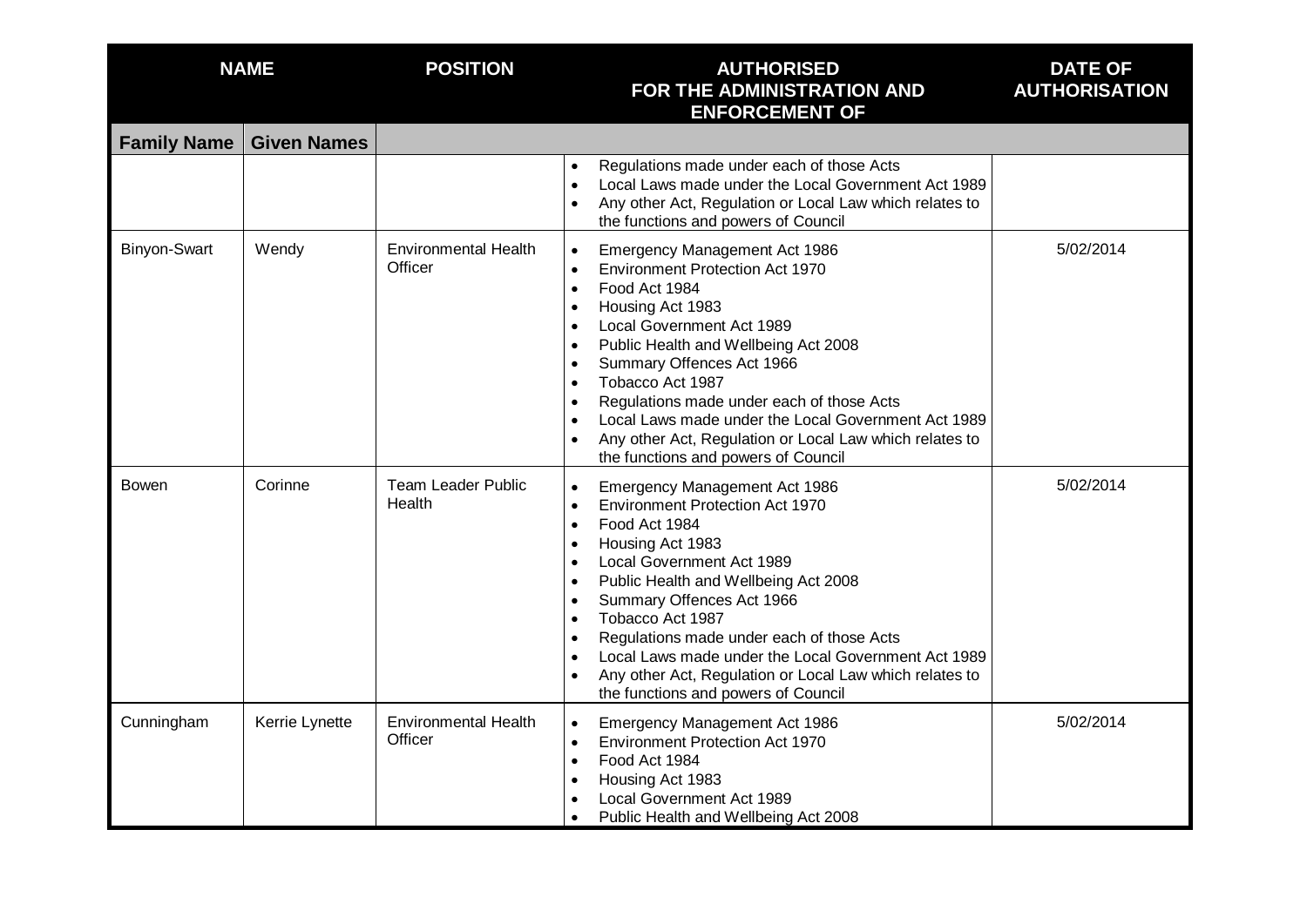|                    | <b>NAME</b>        | <b>POSITION</b>                        | <b>AUTHORISED</b><br>FOR THE ADMINISTRATION AND<br><b>ENFORCEMENT OF</b>                                                                                                                                                                                                                                                                                                                                                                                                                                  | <b>DATE OF</b><br><b>AUTHORISATION</b> |
|--------------------|--------------------|----------------------------------------|-----------------------------------------------------------------------------------------------------------------------------------------------------------------------------------------------------------------------------------------------------------------------------------------------------------------------------------------------------------------------------------------------------------------------------------------------------------------------------------------------------------|----------------------------------------|
| <b>Family Name</b> | <b>Given Names</b> |                                        |                                                                                                                                                                                                                                                                                                                                                                                                                                                                                                           |                                        |
|                    |                    |                                        | Summary Offences Act 1966<br>$\bullet$<br>Tobacco Act 1987<br>$\bullet$<br>Regulations made under each of those Acts<br>Local Laws made under the Local Government Act 1989<br>Any other Act, Regulation or Local Law which relates to<br>the functions and powers of Council                                                                                                                                                                                                                             |                                        |
| Dalgleish          | Christine          | <b>Environmental Health</b><br>Officer | Emergency Management Act 1986<br>$\bullet$<br><b>Environment Protection Act 1970</b><br>$\bullet$<br>Food Act 1984<br>$\bullet$<br>Housing Act 1983<br>$\bullet$<br>Local Government Act 1989<br>Public Health and Wellbeing Act 2008<br>Summary Offences Act 1966<br>Tobacco Act 1987<br>$\bullet$<br>Regulations made under each of those Acts<br>Local Laws made under the Local Government Act 1989<br>Any other Act, Regulation or Local Law which relates to<br>the functions and powers of Council | 5/02/2014                              |
| Harberts           | Casey              | <b>Environmental Health</b><br>Officer | Emergency Management Act 1986<br>$\bullet$<br><b>Environment Protection Act 1970</b><br>$\bullet$<br>Food Act 1984<br>$\bullet$<br>Housing Act 1983<br>$\bullet$<br>Local Government Act 1989<br>Public Health and Wellbeing Act 2008<br>Summary Offences Act 1966<br>Tobacco Act 1987<br>Regulations made under each of those Acts<br>Local Laws made under the Local Government Act 1989<br>Any other Act, Regulation or Local Law which relates to<br>the functions and powers of Council              | 5/02/2014                              |
| Smith              | Zoe                | <b>Environmental Health</b><br>Officer | Emergency Management Act 1986<br>$\bullet$<br><b>Environment Protection Act 1970</b><br>$\bullet$<br>Food Act 1984<br>Housing Act 1983<br>$\bullet$                                                                                                                                                                                                                                                                                                                                                       | 5/02/2014                              |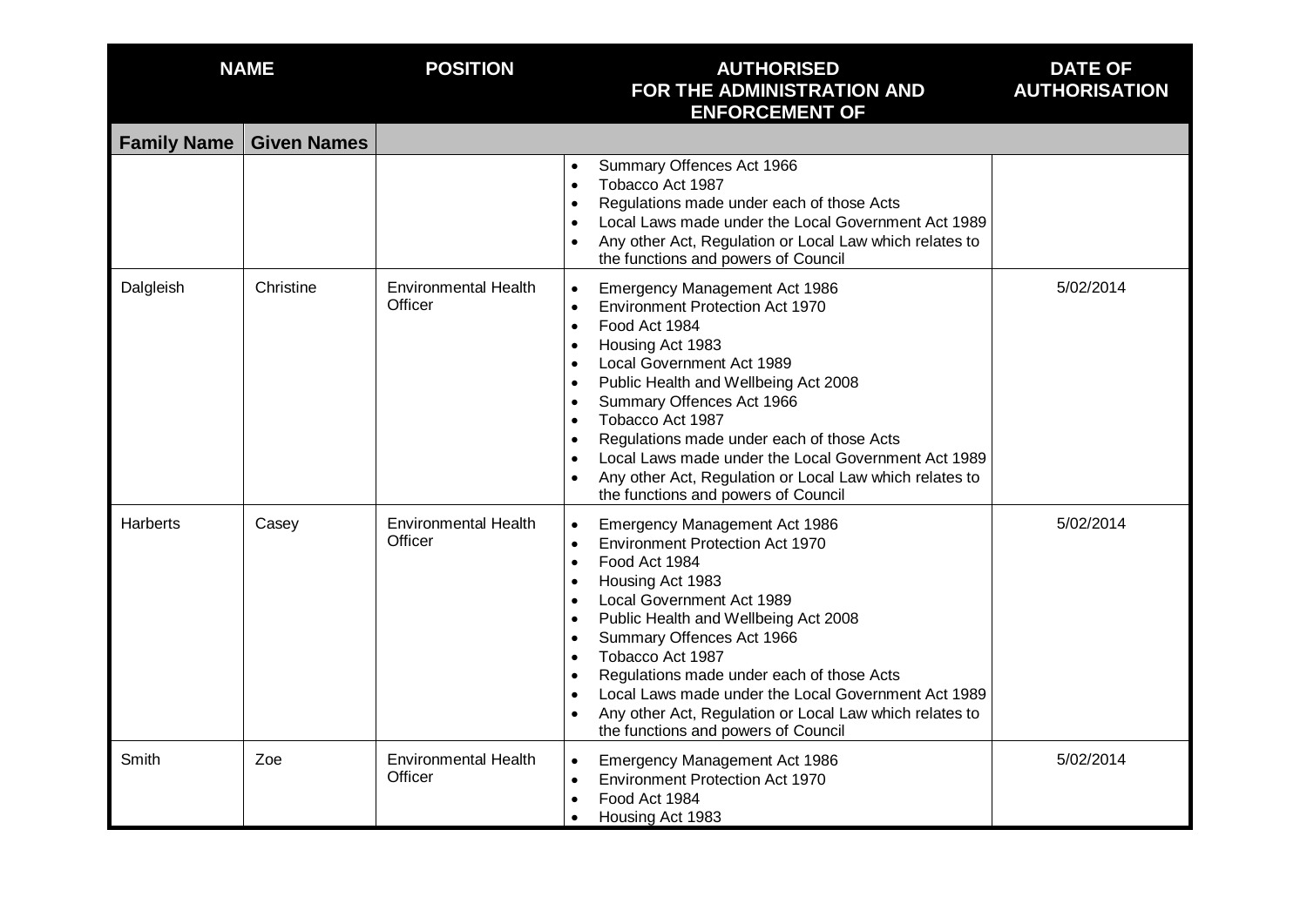|                    | <b>NAME</b>        | <b>POSITION</b>                        | <b>AUTHORISED</b><br>FOR THE ADMINISTRATION AND<br><b>ENFORCEMENT OF</b>                                                                                                                                                                                                                                                                                                                                                                                                        | <b>DATE OF</b><br><b>AUTHORISATION</b> |
|--------------------|--------------------|----------------------------------------|---------------------------------------------------------------------------------------------------------------------------------------------------------------------------------------------------------------------------------------------------------------------------------------------------------------------------------------------------------------------------------------------------------------------------------------------------------------------------------|----------------------------------------|
| <b>Family Name</b> | <b>Given Names</b> |                                        |                                                                                                                                                                                                                                                                                                                                                                                                                                                                                 |                                        |
|                    |                    |                                        | Local Government Act 1989<br>$\bullet$<br>Public Health and Wellbeing Act 2008<br>$\bullet$<br>Summary Offences Act 1966<br>Tobacco Act 1987<br>Regulations made under each of those Acts<br>Local Laws made under the Local Government Act 1989<br>Any other Act, Regulation or Local Law which relates to<br>the functions and powers of Council                                                                                                                              |                                        |
| Sparkes            | Lisa               | <b>Environmental Health</b><br>Officer | Emergency Management Act 1986<br>$\bullet$<br><b>Environment Protection Act 1970</b><br>$\bullet$<br>Food Act 1984<br>$\bullet$<br>Housing Act 1983<br>Local Government Act 1989<br>Public Health and Wellbeing Act 2008<br>Summary Offences Act 1966<br>Tobacco Act 1987<br>Regulations made under each of those Acts<br>Local Laws made under the Local Government Act 1989<br>Any other Act, Regulation or Local Law which relates to<br>the functions and powers of Council | 5/02/2014                              |
| Warren             | Janette            | <b>Environmental Health</b><br>Officer | Emergency Management Act 1986<br>$\bullet$<br><b>Environment Protection Act 1970</b><br>Food Act 1984<br>$\bullet$<br>Housing Act 1983<br>Local Government Act 1989<br>Public Health and Wellbeing Act 2008<br>$\bullet$<br>Summary Offences Act 1966<br>Tobacco Act 1987<br>Regulations made under each of those Acts<br>Local Laws made under the Local Government Act 1989<br>Any other Act, Regulation or Local Law which relates to<br>the functions and powers of Council | 5/02/2014                              |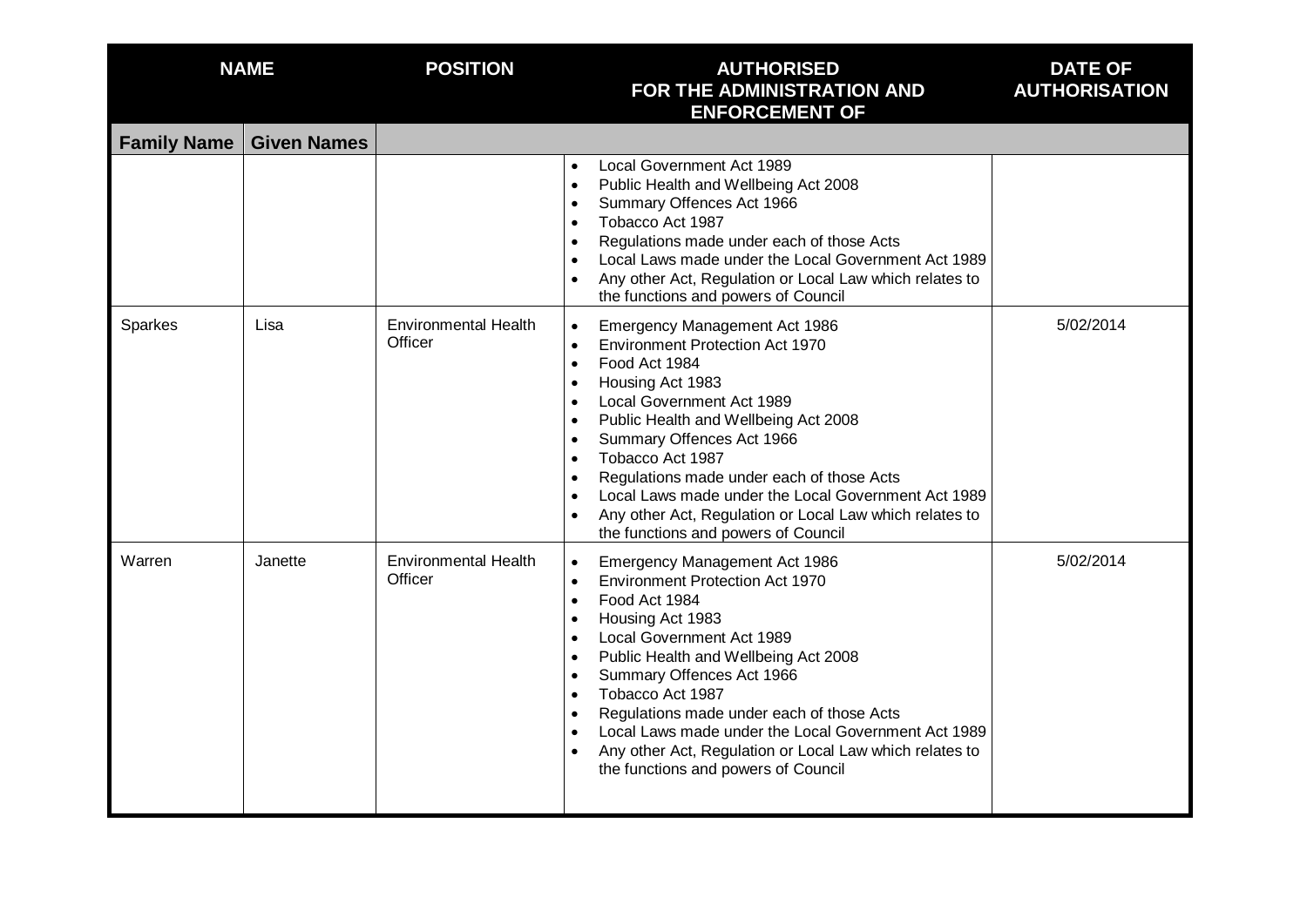| <b>NAME</b>        |                    | <b>POSITION</b>           | <b>AUTHORISED</b><br>FOR THE ADMINISTRATION AND<br><b>ENFORCEMENT OF</b>                                                                                                                                                                                                                                                                                                                                                                                                                                                                                                                                                                                                                                                                                                                                                                                                  | <b>DATE OF</b><br><b>AUTHORISATION</b> |
|--------------------|--------------------|---------------------------|---------------------------------------------------------------------------------------------------------------------------------------------------------------------------------------------------------------------------------------------------------------------------------------------------------------------------------------------------------------------------------------------------------------------------------------------------------------------------------------------------------------------------------------------------------------------------------------------------------------------------------------------------------------------------------------------------------------------------------------------------------------------------------------------------------------------------------------------------------------------------|----------------------------------------|
| <b>Family Name</b> | <b>Given Names</b> |                           |                                                                                                                                                                                                                                                                                                                                                                                                                                                                                                                                                                                                                                                                                                                                                                                                                                                                           |                                        |
|                    |                    |                           | <b>LOCAL LAWS</b>                                                                                                                                                                                                                                                                                                                                                                                                                                                                                                                                                                                                                                                                                                                                                                                                                                                         |                                        |
| Austin             | Peter              | <b>Local Laws Officer</b> | Country Fire Authority Act 1958<br>$\bullet$<br>Domestic Animals Act 1994<br>$\bullet$<br><b>Emergency Management Act 1986</b><br>$\bullet$<br><b>Environment Protection Act 1970</b><br>$\bullet$<br><b>Graffiti Prevention Act 2007</b><br>$\bullet$<br>Impounding of Livestock Act 1994<br>$\bullet$<br>Local Government Act 1989<br>$\bullet$<br>Metropolitan Fire Brigades Act 1958<br>$\bullet$<br>Road Management Act 2004<br>$\bullet$<br>Road Safety Act 1986<br>$\bullet$<br>Summary Offences Act 1966<br>$\bullet$<br>Tobacco Act 1987<br>Regulations made under each of those Acts<br>$\bullet$<br>Appointed as a Litter Enforcement Officer under the<br><b>Environment Protection Act 1970</b><br>Local Laws made under the Local Government Act 1989<br>Any other Act, regulation or Local Law which relates to<br>the functions and powers of the Council | 2/04/2014                              |
| Farish             | Gary               | <b>Local Laws Officer</b> | Country Fire Authority Act 1958<br>$\bullet$<br>Domestic Animals Act 1994<br>$\bullet$<br><b>Emergency Management Act 1986</b><br>$\bullet$<br>Environment Protection Act 1970<br><b>Graffiti Prevention Act 2007</b><br>$\bullet$<br>Impounding of Livestock Act 1994<br>$\bullet$<br>Local Government Act 1989<br>$\bullet$<br>Metropolitan Fire Brigades Act 1958<br>Road Management Act 2004<br>Road Safety Act 1986<br>$\bullet$<br>Summary Offences Act 1966<br>$\bullet$<br>Tobacco Act 1987<br>$\bullet$<br>Regulations made under each of those Acts<br>Appointed as a Litter Enforcement Officer under the<br><b>Environment Protection Act 1970</b>                                                                                                                                                                                                            | 2/04/2014                              |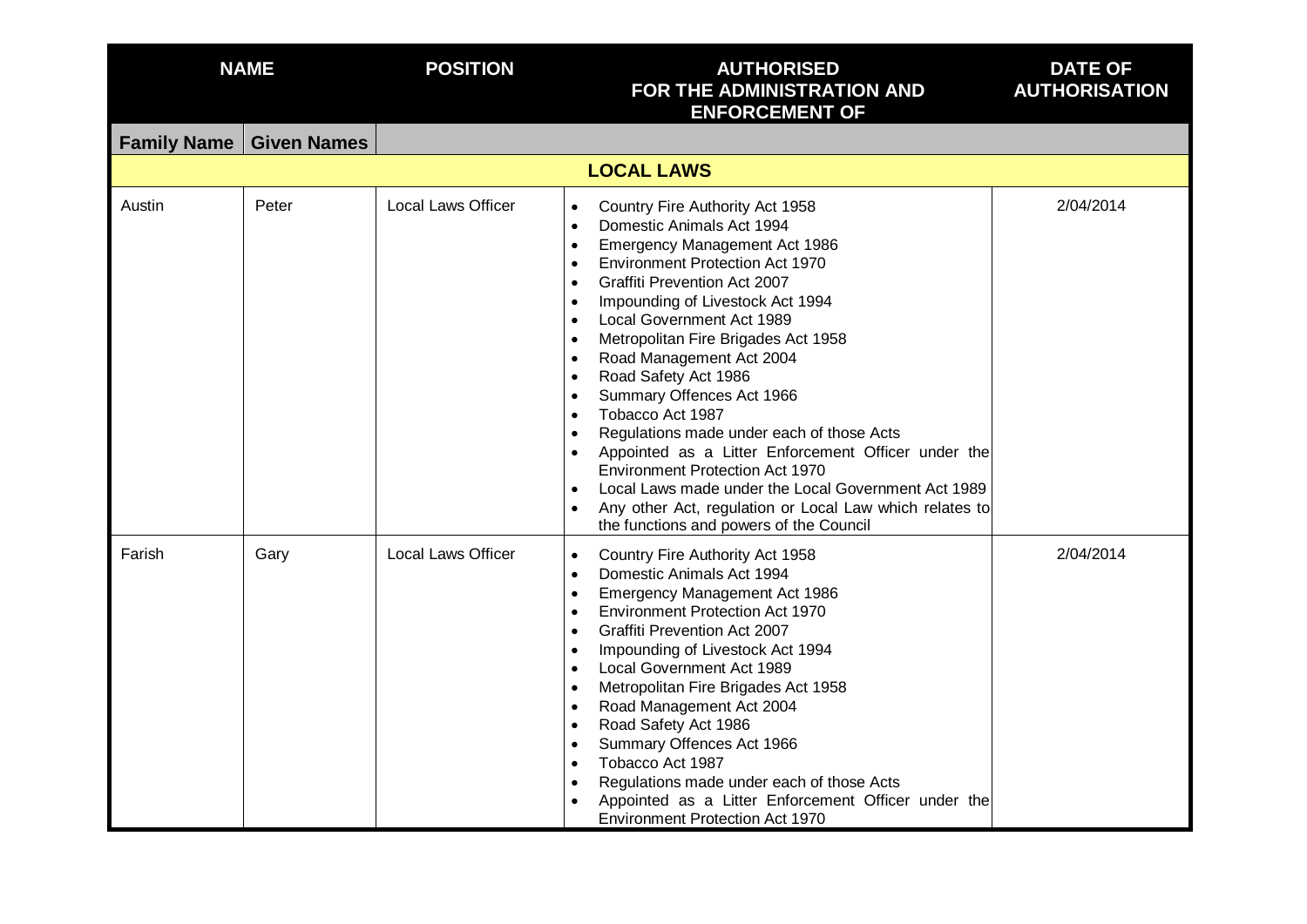| <b>NAME</b>        |                    | <b>POSITION</b>                                            | <b>AUTHORISED</b><br>FOR THE ADMINISTRATION AND<br><b>ENFORCEMENT OF</b>                                                                                                                                                                                                                                                                                                                                                                                                                                                                                                                                                                                                                                                                                                                                              | <b>DATE OF</b><br><b>AUTHORISATION</b> |
|--------------------|--------------------|------------------------------------------------------------|-----------------------------------------------------------------------------------------------------------------------------------------------------------------------------------------------------------------------------------------------------------------------------------------------------------------------------------------------------------------------------------------------------------------------------------------------------------------------------------------------------------------------------------------------------------------------------------------------------------------------------------------------------------------------------------------------------------------------------------------------------------------------------------------------------------------------|----------------------------------------|
| <b>Family Name</b> | <b>Given Names</b> |                                                            |                                                                                                                                                                                                                                                                                                                                                                                                                                                                                                                                                                                                                                                                                                                                                                                                                       |                                        |
|                    |                    |                                                            | Local Laws made under the Local Government Act 1989<br>$\bullet$<br>Any other Act, regulation or Local Law which relates to<br>$\bullet$<br>the functions and powers of the Council                                                                                                                                                                                                                                                                                                                                                                                                                                                                                                                                                                                                                                   |                                        |
| Furlong            | Martyn             | <b>Local Laws Officer</b>                                  | Country Fire Authority Act 1958<br>$\bullet$<br>Domestic Animals Act 1994<br>$\bullet$<br><b>Emergency Management Act 1986</b><br>$\bullet$<br><b>Environment Protection Act 1970</b><br>$\bullet$<br><b>Graffiti Prevention Act 2007</b><br>Impounding of Livestock Act 1994<br>$\bullet$<br>Local Government Act 1989<br>Metropolitan Fire Brigades Act 1958<br>Road Management Act 2004<br>$\bullet$<br>Road Safety Act 1986<br>$\bullet$<br>Summary Offences Act 1966<br>Tobacco Act 1987<br>$\bullet$<br>Regulations made under each of those Acts<br>Appointed as a Litter Enforcement Officer under the<br><b>Environment Protection Act 1970</b><br>Local Laws made under the Local Government Act 1989<br>Any other Act, regulation or Local Law which relates to<br>the functions and powers of the Council | 2/04/2014                              |
| Hurley             | Lisa               | Animal Management<br><b>Officer /Local Laws</b><br>Officer | Country Fire Authority Act 1958<br>$\bullet$<br>Domestic Animals Act 1994<br>$\bullet$<br><b>Emergency Management Act 1986</b><br>$\bullet$<br><b>Environment Protection Act 1970</b><br>$\bullet$<br><b>Graffiti Prevention Act 2007</b><br>$\bullet$<br>Impounding of Livestock Act 1994<br>$\bullet$<br>Local Government Act 1989<br>$\bullet$<br>Metropolitan Fire Brigades Act 1958<br>$\bullet$<br>Road Management Act 2004<br>$\bullet$<br>Road Safety Act 1986<br>Summary Offences Act 1966<br>Tobacco Act 1987<br>Regulations made under each of those Acts                                                                                                                                                                                                                                                  | 2/04/2014                              |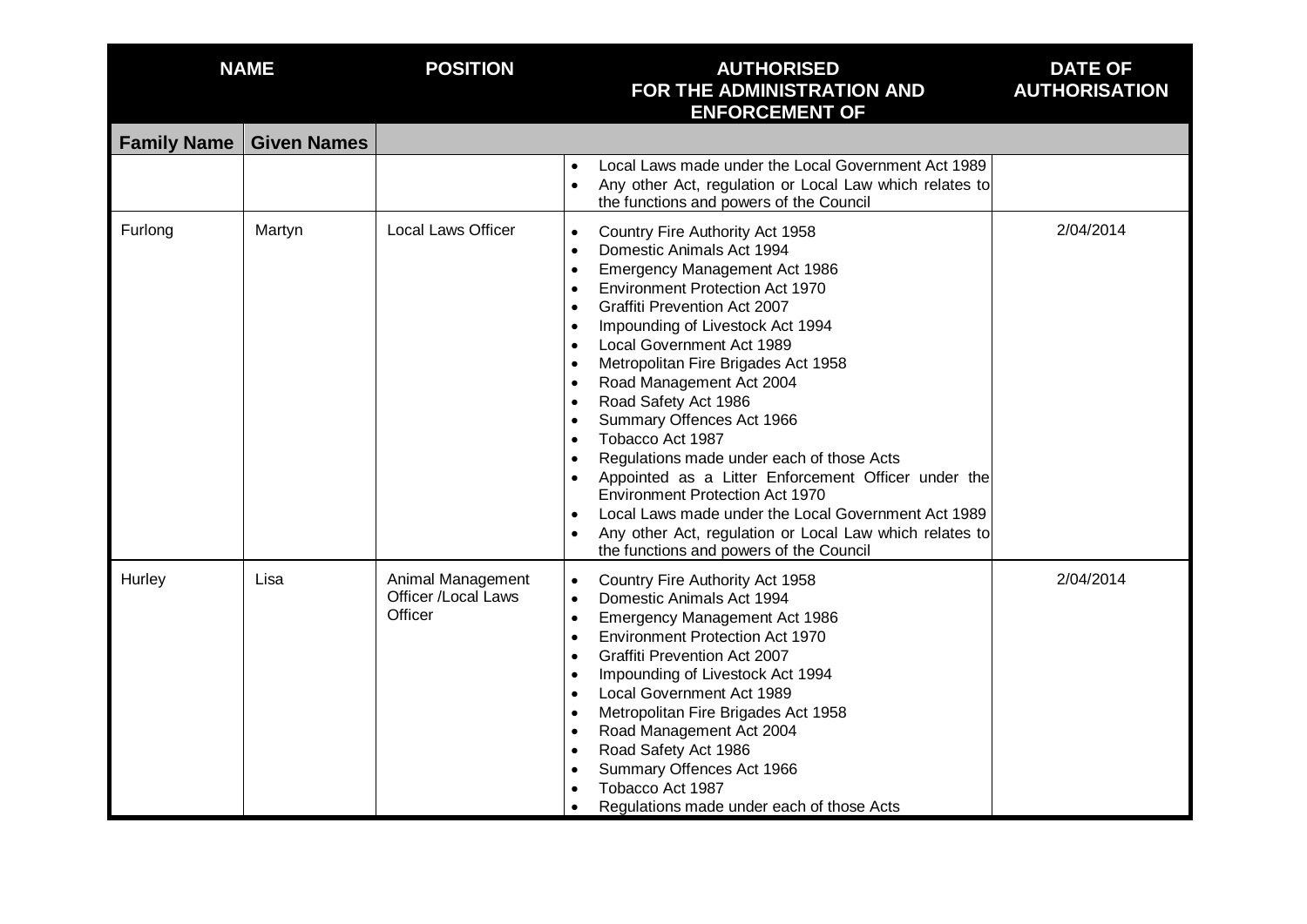| <b>NAME</b>        |                    | <b>POSITION</b>    | <b>AUTHORISED</b><br>FOR THE ADMINISTRATION AND<br><b>ENFORCEMENT OF</b>                                                                                                                                                                                                                                                                                                                                                                                                                                                                                                                                                                                                                                                                                          | <b>DATE OF</b><br><b>AUTHORISATION</b> |
|--------------------|--------------------|--------------------|-------------------------------------------------------------------------------------------------------------------------------------------------------------------------------------------------------------------------------------------------------------------------------------------------------------------------------------------------------------------------------------------------------------------------------------------------------------------------------------------------------------------------------------------------------------------------------------------------------------------------------------------------------------------------------------------------------------------------------------------------------------------|----------------------------------------|
| <b>Family Name</b> | <b>Given Names</b> |                    |                                                                                                                                                                                                                                                                                                                                                                                                                                                                                                                                                                                                                                                                                                                                                                   |                                        |
|                    |                    |                    | Appointed as a Litter Enforcement Officer under the<br><b>Environment Protection Act 1970</b><br>Local Laws made under the Local Government Act 1989<br>Any other Act, regulation or Local Law which relates to<br>the functions and powers of the Council                                                                                                                                                                                                                                                                                                                                                                                                                                                                                                        |                                        |
| Jacobs             | Gregory            | Local Laws Officer | Country Fire Authority Act 1958<br>$\bullet$<br>Domestic Animals Act 1994<br>$\bullet$<br><b>Emergency Management Act 1986</b><br>$\bullet$<br><b>Environment Protection Act 1970</b><br><b>Graffiti Prevention Act 2007</b><br>Impounding of Livestock Act 1994<br>Local Government Act 1989<br>$\bullet$<br>Metropolitan Fire Brigades Act 1958<br>Road Management Act 2004<br>Road Safety Act 1986<br>Summary Offences Act 1966<br>Tobacco Act 1987<br>Regulations made under each of those Acts<br>Appointed as a Litter Enforcement Officer under the<br><b>Environment Protection Act 1970</b><br>Local Laws made under the Local Government Act 1989<br>Any other Act, regulation or Local Law which relates to<br>the functions and powers of the Council | 2/04/2014                              |
| McLeod             | Rory               | Local Laws Officer | Country Fire Authority Act 1958<br>$\bullet$<br>Domestic Animals Act 1994<br>$\bullet$<br>Emergency Management Act 1986<br>٠<br><b>Environment Protection Act 1970</b><br>$\bullet$<br><b>Graffiti Prevention Act 2007</b><br>$\bullet$<br>Impounding of Livestock Act 1994<br>$\bullet$<br>Local Government Act 1989<br>$\bullet$<br>Metropolitan Fire Brigades Act 1958<br>Road Management Act 2004<br>Road Safety Act 1986<br>Summary Offences Act 1966                                                                                                                                                                                                                                                                                                        | 2/04/2014                              |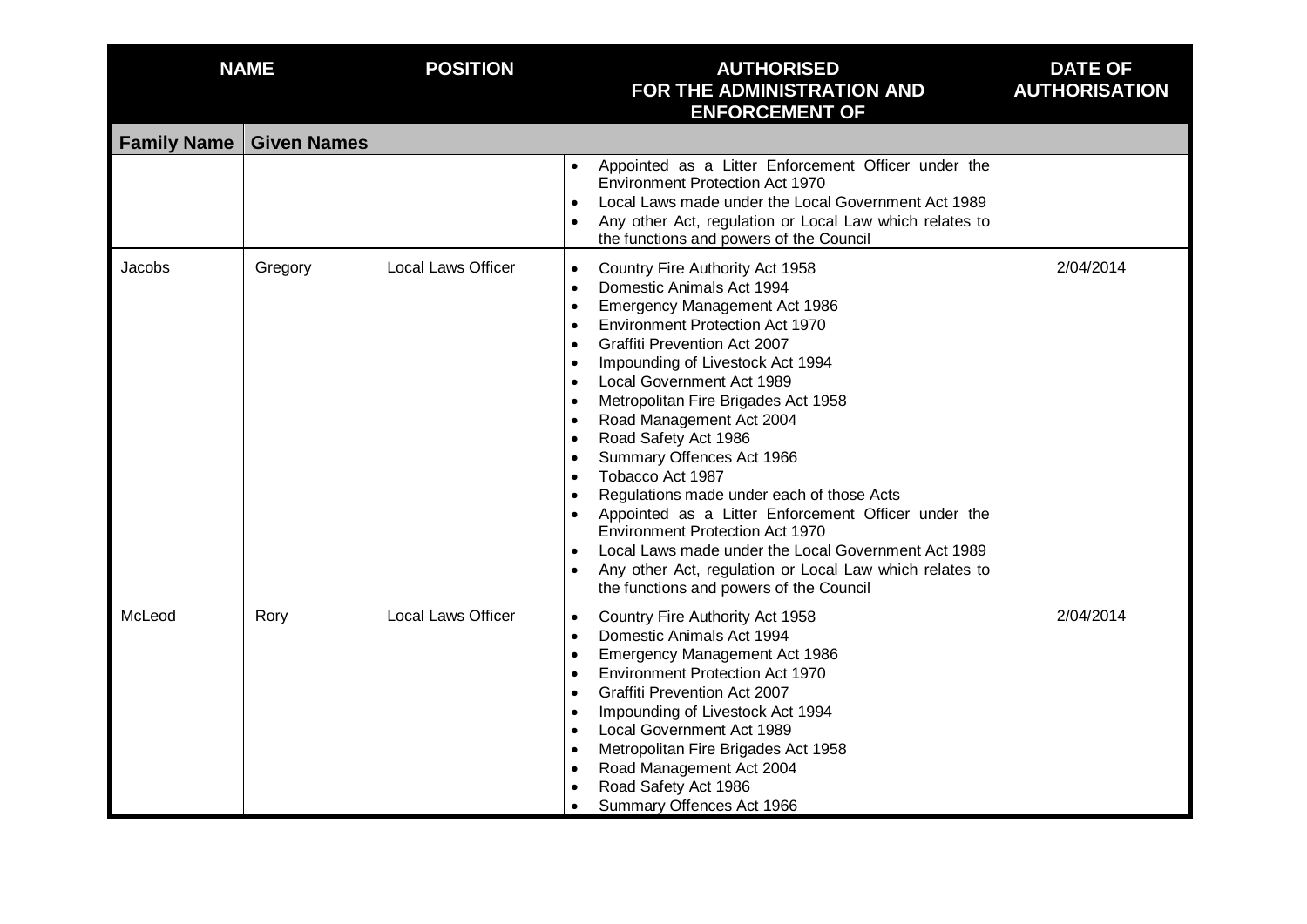|                    | <b>NAME</b>           | <b>POSITION</b>           | <b>AUTHORISED</b><br>FOR THE ADMINISTRATION AND<br><b>ENFORCEMENT OF</b>                                                                                                                                                                                                                                                                                                                                                                                                                                                                                                                                                                                                                                                                                         | <b>DATE OF</b><br><b>AUTHORISATION</b> |
|--------------------|-----------------------|---------------------------|------------------------------------------------------------------------------------------------------------------------------------------------------------------------------------------------------------------------------------------------------------------------------------------------------------------------------------------------------------------------------------------------------------------------------------------------------------------------------------------------------------------------------------------------------------------------------------------------------------------------------------------------------------------------------------------------------------------------------------------------------------------|----------------------------------------|
| <b>Family Name</b> | <b>Given Names</b>    |                           |                                                                                                                                                                                                                                                                                                                                                                                                                                                                                                                                                                                                                                                                                                                                                                  |                                        |
|                    |                       |                           | Tobacco Act 1987<br>$\bullet$<br>Regulations made under each of those Acts<br>$\bullet$<br>Appointed as a Litter Enforcement Officer under the<br><b>Environment Protection Act 1970</b><br>Local Laws made under the Local Government Act 1989<br>Any other Act, regulation or Local Law which relates to<br>the functions and powers of the Council                                                                                                                                                                                                                                                                                                                                                                                                            |                                        |
| Mikaelian          | Merg<br>(Meguerditch) | <b>Local Laws Officer</b> | Country Fire Authority Act 1958<br>$\bullet$<br>Domestic Animals Act 1994<br>$\bullet$<br>Emergency Management Act 1986<br>$\bullet$<br>Environment Protection Act 1970<br>$\bullet$<br><b>Graffiti Prevention Act 2007</b><br>Impounding of Livestock Act 1994<br>Local Government Act 1989<br>Metropolitan Fire Brigades Act 1958<br>Road Management Act 2004<br>Road Safety Act 1986<br>$\bullet$<br>Summary Offences Act 1966<br>Tobacco Act 1987<br>Regulations made under each of those Acts<br>Appointed as a Litter Enforcement Officer under the<br><b>Environment Protection Act 1970</b><br>Local Laws made under the Local Government Act 1989<br>Any other Act, regulation or Local Law which relates to<br>the functions and powers of the Council | 2/04/2014                              |
| Moloney            | Wayne                 | <b>Local Laws Officer</b> | Country Fire Authority Act 1958<br>$\bullet$<br>Domestic Animals Act 1994<br>$\bullet$<br>Emergency Management Act 1986<br>$\bullet$<br><b>Environment Protection Act 1970</b><br><b>Graffiti Prevention Act 2007</b><br>$\bullet$<br>Impounding of Livestock Act 1994<br>$\bullet$<br>Local Government Act 1989<br>Metropolitan Fire Brigades Act 1958<br>Road Management Act 2004                                                                                                                                                                                                                                                                                                                                                                              | 2/04/2014                              |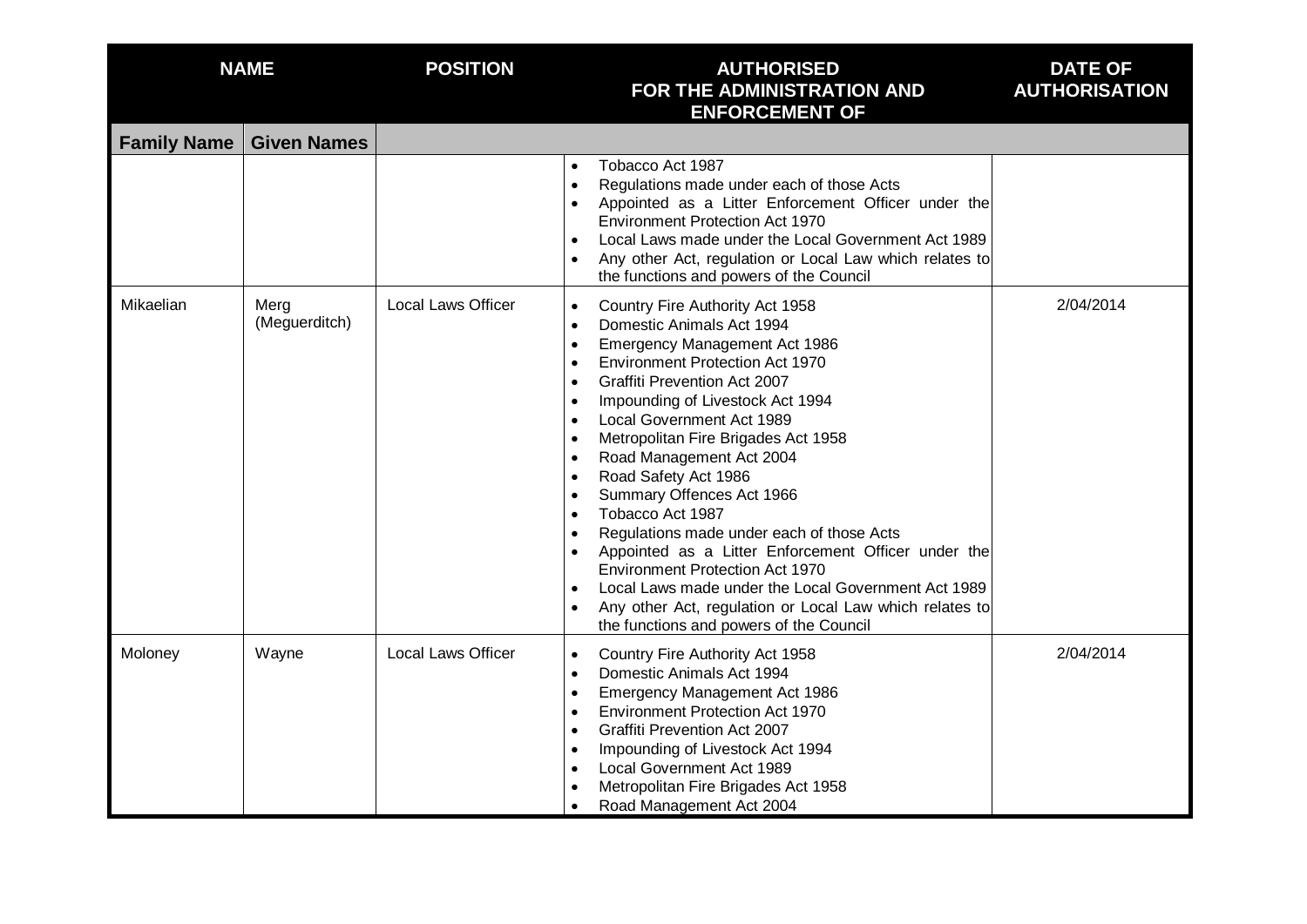|                    | <b>NAME</b>        | <b>POSITION</b>           | <b>AUTHORISED</b><br>FOR THE ADMINISTRATION AND<br><b>ENFORCEMENT OF</b>                                                                                                                                                                                                                                                                                                                                                                                                                                                                                                                                                                                                                                                                      | <b>DATE OF</b><br><b>AUTHORISATION</b> |
|--------------------|--------------------|---------------------------|-----------------------------------------------------------------------------------------------------------------------------------------------------------------------------------------------------------------------------------------------------------------------------------------------------------------------------------------------------------------------------------------------------------------------------------------------------------------------------------------------------------------------------------------------------------------------------------------------------------------------------------------------------------------------------------------------------------------------------------------------|----------------------------------------|
| <b>Family Name</b> | <b>Given Names</b> |                           |                                                                                                                                                                                                                                                                                                                                                                                                                                                                                                                                                                                                                                                                                                                                               |                                        |
|                    |                    |                           | Road Safety Act 1986<br>$\bullet$<br>Summary Offences Act 1966<br>$\bullet$<br>Tobacco Act 1987<br>Regulations made under each of those Acts<br>Appointed as a Litter Enforcement Officer under the<br><b>Environment Protection Act 1970</b><br>Local Laws made under the Local Government Act 1989<br>Any other Act, regulation or Local Law which relates to<br>the functions and powers of the Council                                                                                                                                                                                                                                                                                                                                    |                                        |
| Peterson           | Michael            | <b>Local Laws Officer</b> | Country Fire Authority Act 1958<br>$\bullet$<br>Domestic Animals Act 1994<br>$\bullet$<br><b>Emergency Management Act 1986</b><br><b>Environment Protection Act 1970</b><br>$\bullet$<br><b>Graffiti Prevention Act 2007</b><br>Impounding of Livestock Act 1994<br>Local Government Act 1989<br>Metropolitan Fire Brigades Act 1958<br>Road Management Act 2004<br>Road Safety Act 1986<br>Summary Offences Act 1966<br>Tobacco Act 1987<br>Regulations made under each of those Acts<br>Appointed as a Litter Enforcement Officer under the<br>Environment Protection Act 1970<br>Local Laws made under the Local Government Act 1989<br>Any other Act, regulation or Local Law which relates to<br>the functions and powers of the Council | 2/04/2014                              |
| Scragg             | Nora               | <b>Local Laws Officer</b> | Country Fire Authority Act 1958<br>$\bullet$<br>Domestic Animals Act 1994<br>$\bullet$<br><b>Emergency Management Act 1986</b><br>$\bullet$<br><b>Environment Protection Act 1970</b><br><b>Graffiti Prevention Act 2007</b><br>Impounding of Livestock Act 1994<br>Local Government Act 1989                                                                                                                                                                                                                                                                                                                                                                                                                                                 | 2/04/2014                              |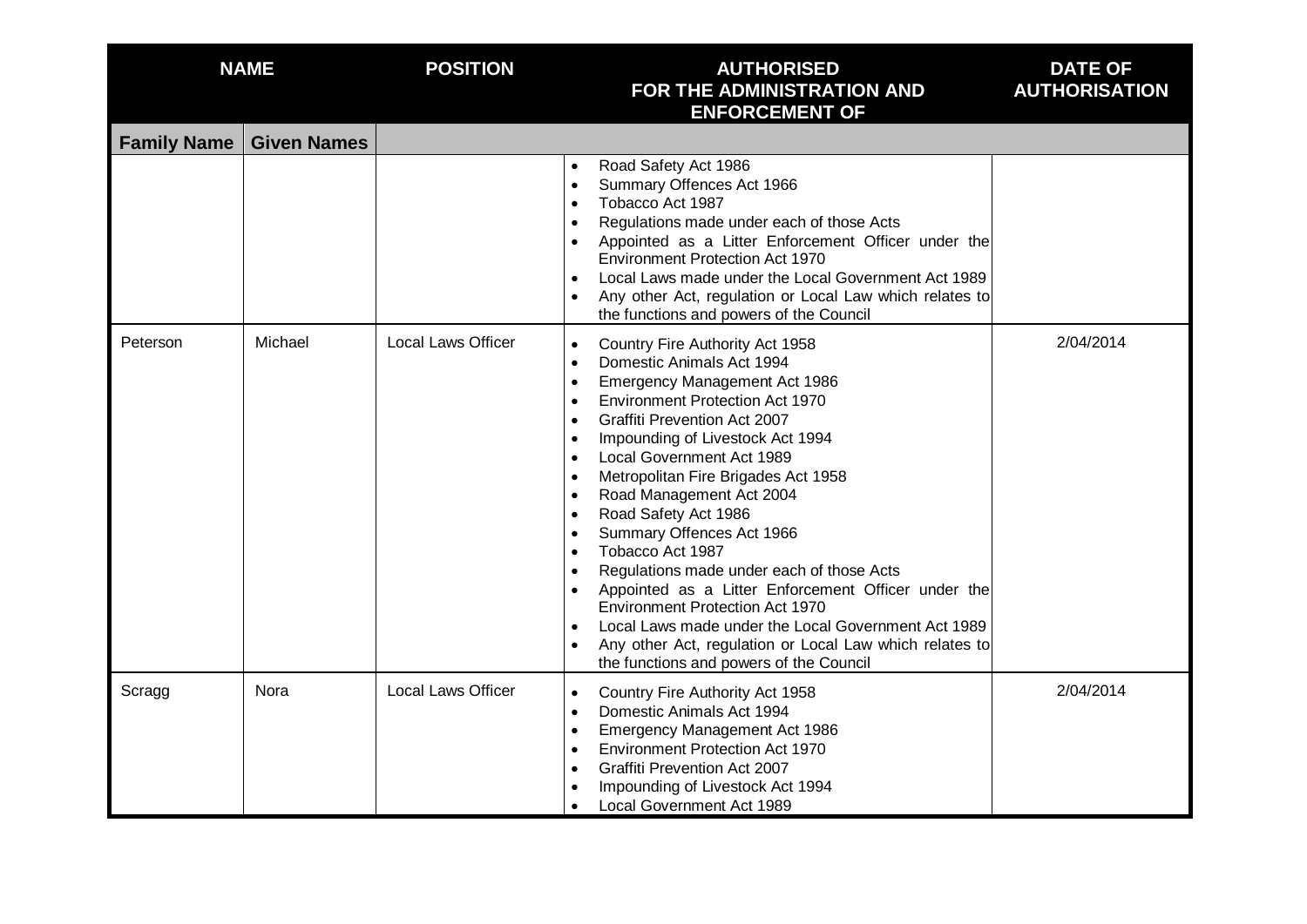|                    | <b>NAME</b>        | <b>POSITION</b>                                  | <b>AUTHORISED</b><br>FOR THE ADMINISTRATION AND<br><b>ENFORCEMENT OF</b>                                                                                                                                                                                                                                                                                                                                                                                                                                                                                                                                                                                                                                                                                                                                                                  | <b>DATE OF</b><br><b>AUTHORISATION</b> |
|--------------------|--------------------|--------------------------------------------------|-------------------------------------------------------------------------------------------------------------------------------------------------------------------------------------------------------------------------------------------------------------------------------------------------------------------------------------------------------------------------------------------------------------------------------------------------------------------------------------------------------------------------------------------------------------------------------------------------------------------------------------------------------------------------------------------------------------------------------------------------------------------------------------------------------------------------------------------|----------------------------------------|
| <b>Family Name</b> | <b>Given Names</b> |                                                  |                                                                                                                                                                                                                                                                                                                                                                                                                                                                                                                                                                                                                                                                                                                                                                                                                                           |                                        |
|                    |                    |                                                  | Metropolitan Fire Brigades Act 1958<br>Road Management Act 2004<br>$\bullet$<br>Road Safety Act 1986<br>$\bullet$<br>Summary Offences Act 1966<br>Tobacco Act 1987<br>Regulations made under each of those Acts<br>Appointed as a Litter Enforcement Officer under the<br>Environment Protection Act 1970<br>Local Laws made under the Local Government Act 1989<br>Any other Act, regulation or Local Law which relates to<br>the functions and powers of the Council                                                                                                                                                                                                                                                                                                                                                                    |                                        |
| Rattray            | Neil William       | Traffic & School<br><b>Crossing Co-ordinator</b> | Country Fire Authority Act 1958<br>$\bullet$<br>Domestic (Feral and Nuisance) Animals Act 1994<br>$\bullet$<br>Emergency Management Act 1986<br>$\bullet$<br>Environment Protection Act 1970<br>$\bullet$<br><b>Graffiti Prevention Act 2007</b><br>$\bullet$<br>Impounding of Livestock Act 1994<br>Local Government Act 1989<br>Metropolitan Fire Brigades Act 1958<br>$\bullet$<br>Road Management Act 2004<br>$\bullet$<br>Road Safety Act 1986<br>Tobacco Act 1987<br>Summary Offences Act 1966<br>$\bullet$<br>Regulations made under each of those Acts<br>Appointed as a Litter Enforcement Officer under the<br>$\bullet$<br><b>Environment Protection Act 1970</b><br>Local Laws made under the Local Government Act 1989<br>Any other Act, regulation or Local Law which relates to<br>the functions and powers of the Council | 2/04/2014                              |
|                    |                    |                                                  | <b>PLANNING - ENVIRONMENTAL</b>                                                                                                                                                                                                                                                                                                                                                                                                                                                                                                                                                                                                                                                                                                                                                                                                           |                                        |
| <b>Black</b>       | Stefanie           | <b>Statutory Planner</b>                         | <b>Environment Protection Act 1970</b><br>$\bullet$<br>Liquor Control Reform Act 1998<br>$\bullet$<br>Local Government Act 1989<br>Maroondah Planning Scheme                                                                                                                                                                                                                                                                                                                                                                                                                                                                                                                                                                                                                                                                              | 16/02/2016                             |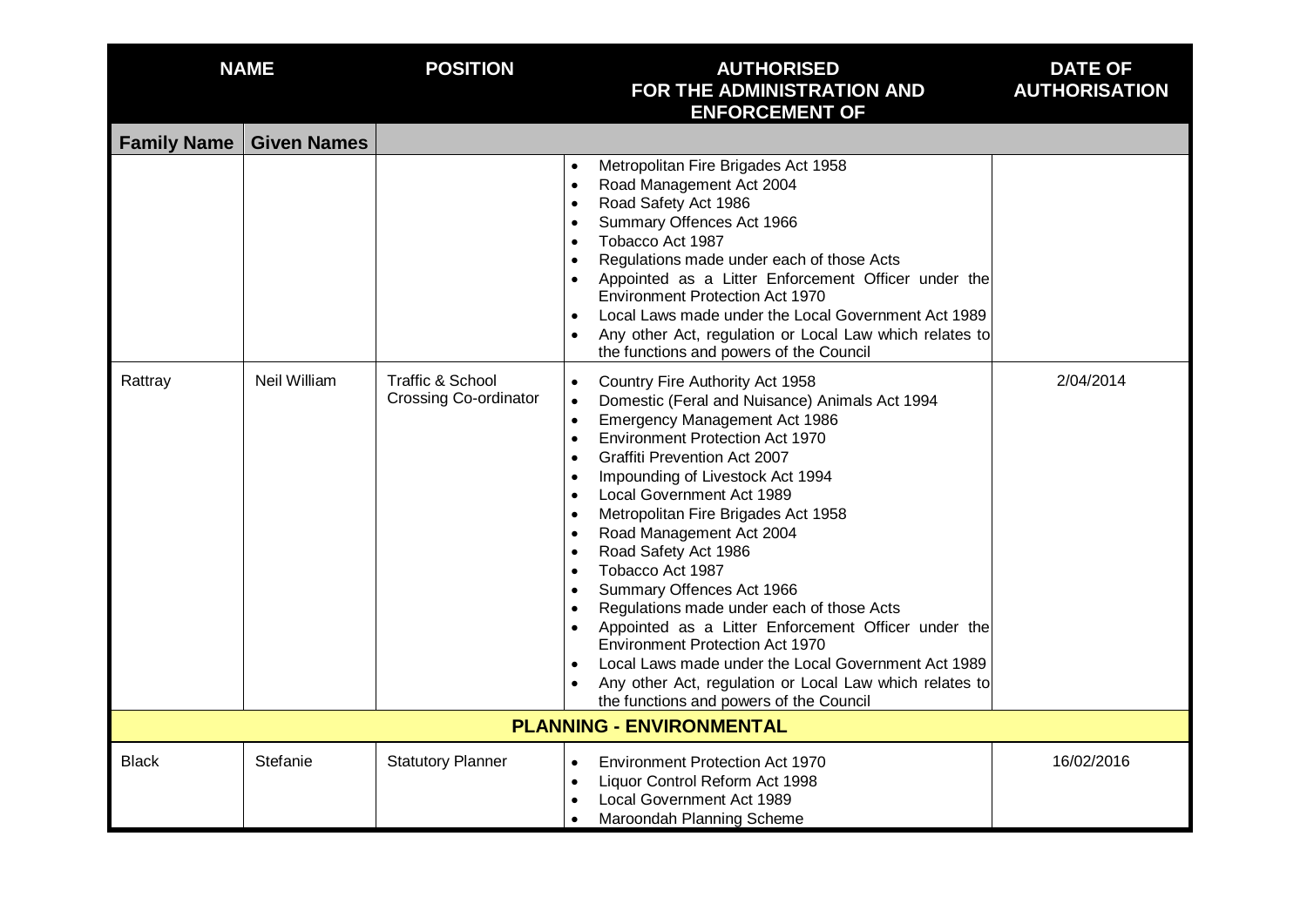|                    | <b>NAME</b>        | <b>POSITION</b>                               | <b>AUTHORISED</b><br>FOR THE ADMINISTRATION AND<br><b>ENFORCEMENT OF</b>                                                                                                                                                                                                                                                                                                                                                                                                                                                                                                                               | <b>DATE OF</b><br><b>AUTHORISATION</b> |
|--------------------|--------------------|-----------------------------------------------|--------------------------------------------------------------------------------------------------------------------------------------------------------------------------------------------------------------------------------------------------------------------------------------------------------------------------------------------------------------------------------------------------------------------------------------------------------------------------------------------------------------------------------------------------------------------------------------------------------|----------------------------------------|
| <b>Family Name</b> | <b>Given Names</b> |                                               |                                                                                                                                                                                                                                                                                                                                                                                                                                                                                                                                                                                                        |                                        |
|                    |                    |                                               | Planning and Environment Act 1987<br>Sex Work Act 1994<br>$\bullet$<br>Regulations made under each of those Acts<br>Local Laws made under the Local Government Act 1989<br>Any other Act, regulation or Local Law which relates to<br>the functions and powers of the Council<br>Institute proceedings in the corporate name of<br>Maroondah City Council for offences against Acts,<br>Regulations - described above - or local laws.                                                                                                                                                                 |                                        |
| Glover             | Paul               | <b>Environmental Planner</b>                  | <b>Environment Protection Act 1970</b><br>$\bullet$<br>Liquor Control Reform Act 1998<br>Local Government Act 1989<br>Maroondah Planning Scheme<br>Planning and Environment Act 1987<br>Sex Work Act 1994<br>Regulations made under each of those Acts<br>Local Laws made under the Local Government Act 1989<br>Any other Act, regulation or Local Law which relates to<br>the functions and powers of the Council<br>Institute proceedings in the corporate name of<br>Maroondah City Council for offences against Acts,<br>Regulations - described above - or local laws.                           | 25/11/2013                             |
| Lord               | Roger              | Co-ordinator<br><b>Environmental Planning</b> | <b>Environment Protection Act 1970</b><br>$\bullet$<br>Liquor Control Reform Act 1998<br>$\bullet$<br>Local Government Act 1989<br>$\bullet$<br>Maroondah Planning Scheme<br>Planning and Environment Act 1987<br>Sex Work Act 1994<br>Regulations made under each of those Acts<br>Local Laws made under the Local Government Act 1989<br>Any other Act, regulation or Local Law which relates to<br>the functions and powers of the Council<br>Institute proceedings in the corporate name of<br>Maroondah City Council for offences against Acts,<br>Regulations - described above - or local laws. | 25/11/2013                             |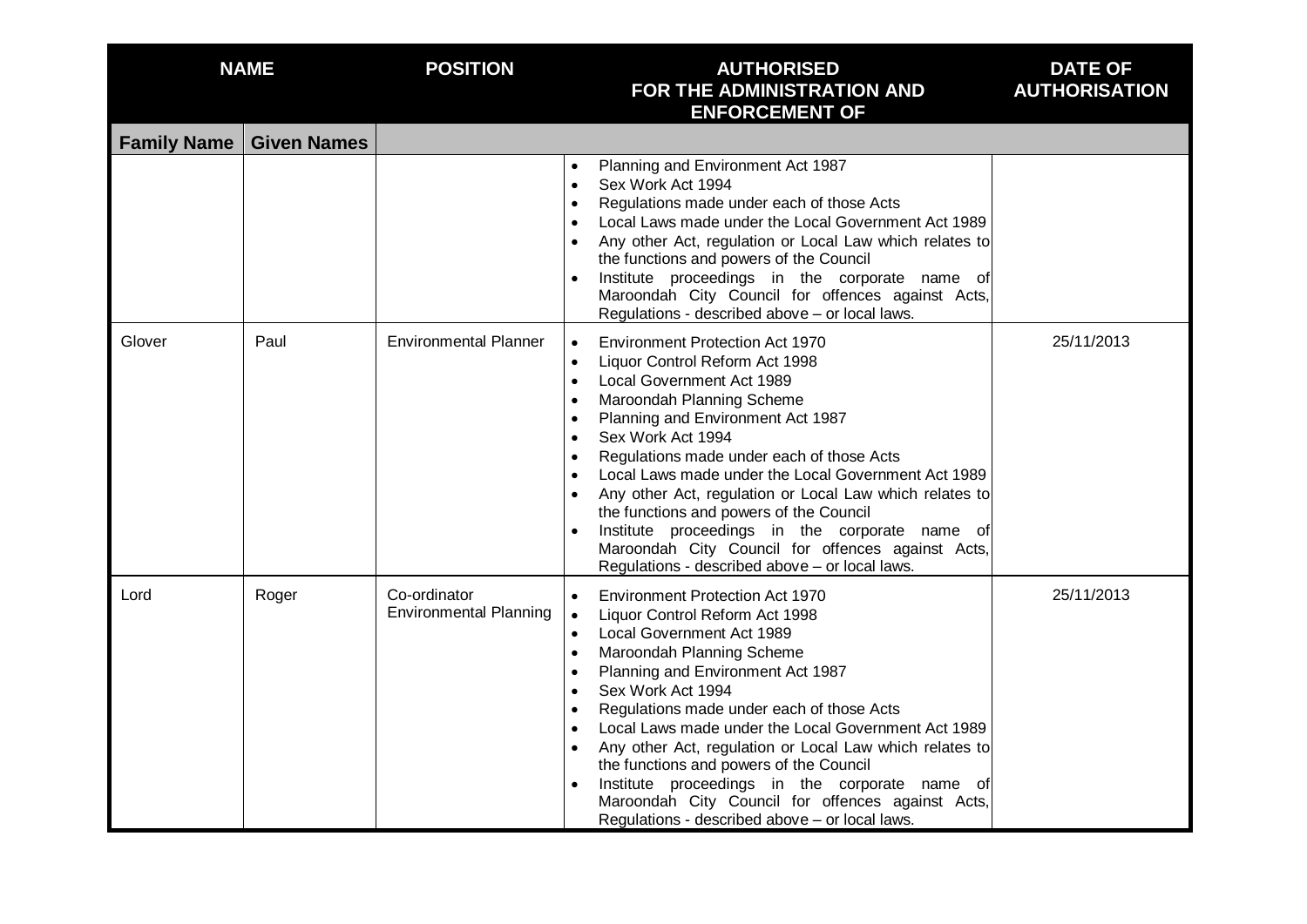| <b>NAME</b>        |                       | <b>POSITION</b>                  | <b>AUTHORISED</b><br>FOR THE ADMINISTRATION AND<br><b>ENFORCEMENT OF</b>                                                                                                                                                                                                                                                                                                                                                                                                                                                                                                                                                                                                             | <b>DATE OF</b><br><b>AUTHORISATION</b> |
|--------------------|-----------------------|----------------------------------|--------------------------------------------------------------------------------------------------------------------------------------------------------------------------------------------------------------------------------------------------------------------------------------------------------------------------------------------------------------------------------------------------------------------------------------------------------------------------------------------------------------------------------------------------------------------------------------------------------------------------------------------------------------------------------------|----------------------------------------|
| <b>Family Name</b> | <b>Given Names</b>    |                                  |                                                                                                                                                                                                                                                                                                                                                                                                                                                                                                                                                                                                                                                                                      |                                        |
| Newbigin           | Peter                 | <b>Environmental Planner</b>     | <b>Environment Protection Act 1970</b><br>$\bullet$<br>Liquor Control Reform Act 1998<br>$\bullet$<br>Local Government Act 1989<br>$\bullet$<br>Maroondah Planning Scheme<br>$\bullet$<br>Planning and Environment Act 1987<br>$\bullet$<br>Sex Work Act 1994<br>$\bullet$<br>Regulations made under each of those Acts<br>$\bullet$<br>Local Laws made under the Local Government Act 1989<br>Any other Act, regulation or Local Law which relates to<br>$\bullet$<br>the functions and powers of the Council<br>Institute proceedings in the corporate name of<br>Maroondah City Council for offences against Acts,<br>Regulations - described above - or local laws.              | 16/02/2016                             |
|                    |                       |                                  | <b>PLANNING - INTEGRATED</b>                                                                                                                                                                                                                                                                                                                                                                                                                                                                                                                                                                                                                                                         |                                        |
| Meyer              | Grant                 | Manager Integrated<br>Planning   | <b>Environment Protection Act 1970</b><br>$\bullet$<br>Liquor Control Reform Act 1998<br>$\bullet$<br>Local Government Act 1989<br>$\bullet$<br>Maroondah Planning Scheme<br>$\bullet$<br>Planning and Environment Act 1987<br>$\bullet$<br>Sex Work Act 1994<br>$\bullet$<br>Regulations made under each of those Acts<br>$\bullet$<br>Local Laws made under the Local Government Act 1989<br>Any other Act, regulation or Local Law which relates to<br>$\bullet$<br>the functions and powers of the Council<br>Institute proceedings in the corporate name of<br>$\bullet$<br>Maroondah City Council for offences against Acts,<br>Regulations - described above - or local laws. | 25/11/2013                             |
| Turner             | <b>Phillip Ronald</b> | Director Planning &<br>Community | <b>Environment Protection Act 1970</b><br>$\bullet$<br>Liquor Control Reform Act 1998<br>$\bullet$<br>Local Government Act 1989<br>$\bullet$<br>Maroondah Planning Scheme<br>$\bullet$<br>Planning and Environment Act 1987<br>Sex Work Act 1994<br>$\bullet$                                                                                                                                                                                                                                                                                                                                                                                                                        | 25/11/2013                             |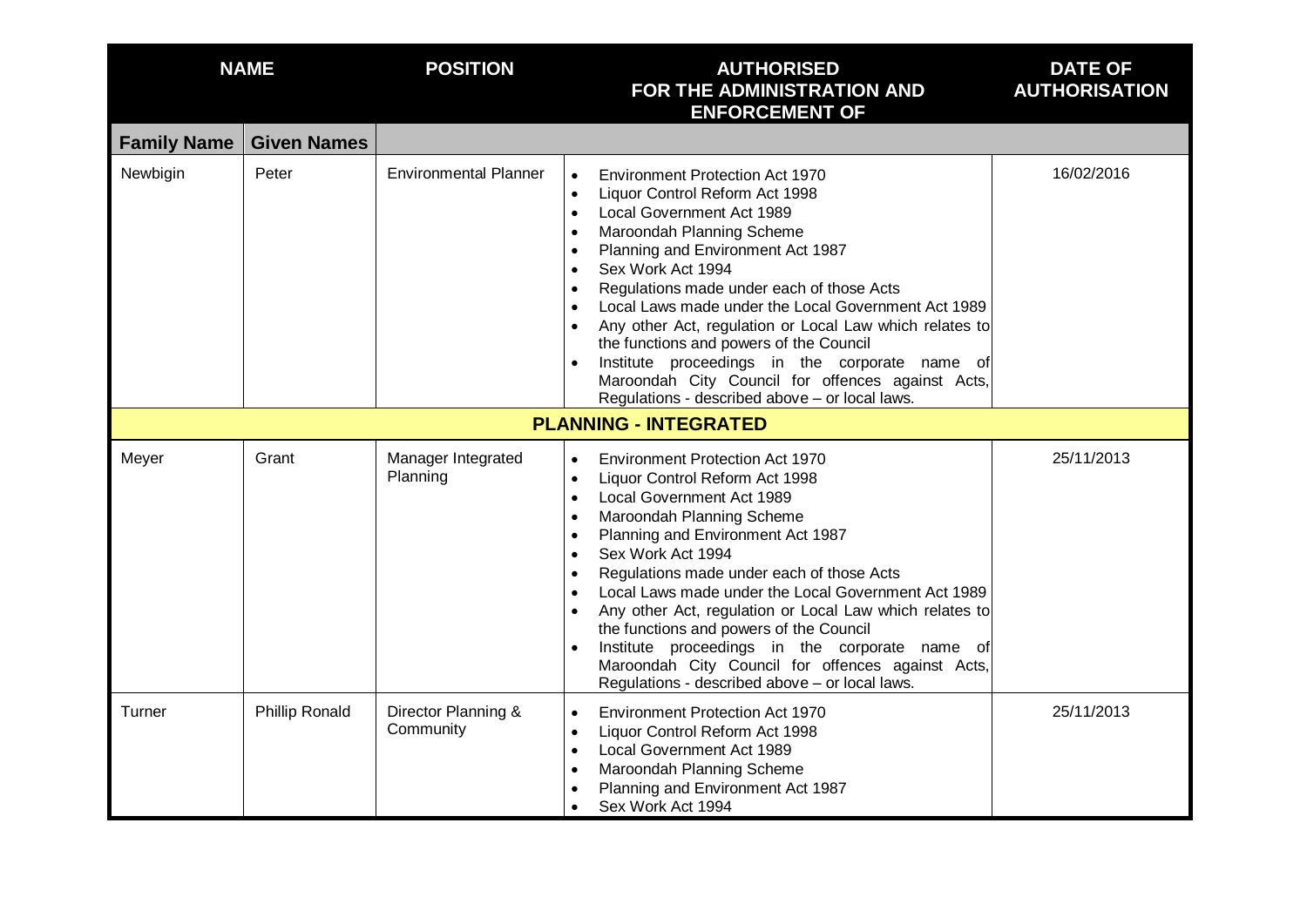| <b>NAME</b>        |                    | <b>POSITION</b>                     | <b>AUTHORISED</b><br>FOR THE ADMINISTRATION AND<br><b>ENFORCEMENT OF</b>                                                                                                                                                                                                                                                                                                                                                                                                                                                                                                     | <b>DATE OF</b><br><b>AUTHORISATION</b> |
|--------------------|--------------------|-------------------------------------|------------------------------------------------------------------------------------------------------------------------------------------------------------------------------------------------------------------------------------------------------------------------------------------------------------------------------------------------------------------------------------------------------------------------------------------------------------------------------------------------------------------------------------------------------------------------------|----------------------------------------|
| <b>Family Name</b> | <b>Given Names</b> |                                     |                                                                                                                                                                                                                                                                                                                                                                                                                                                                                                                                                                              |                                        |
|                    |                    |                                     | Regulations made under each of those Acts<br>Local Laws made under the Local Government Act 1989<br>Any other Act, regulation or Local Law which relates to<br>the functions and powers of the Council<br>Institute proceedings in the corporate name of<br>Maroondah City Council for offences against Acts,<br>Regulations - described above - or local laws.<br><b>PLANNING - STATUTORY</b>                                                                                                                                                                               |                                        |
|                    |                    |                                     |                                                                                                                                                                                                                                                                                                                                                                                                                                                                                                                                                                              |                                        |
| Amos               | <b>Neil David</b>  | Team Leader Statutory •<br>Planning | <b>Environment Protection Act 1970</b><br>Liquor Control Reform Act 1998<br>Local Government Act 1989<br>Maroondah Planning Scheme<br>Planning and Environment Act 1987<br>Sex Work Act 1994<br>Regulations made under each of those Acts<br>Local Laws made under the Local Government Act 1989<br>Any other Act, regulation or Local Law which relates to<br>the functions and powers of the Council<br>Institute proceedings in the corporate name of<br>Maroondah City Council for offences against Acts,<br>Regulations - described above - or local laws.              | 25/11/2013                             |
| Arranga            | Linda              | <b>Subdivisions Officer</b>         | <b>Environment Protection Act 1970</b><br>$\bullet$<br>Liquor Control Reform Act 1998<br>Local Government Act 1989<br>Maroondah Planning Scheme<br>Planning and Environment Act 1987<br>Sex Work Act 1994<br>Regulations made under each of those Acts<br>Local Laws made under the Local Government Act 1989<br>Any other Act, regulation or Local Law which relates to<br>the functions and powers of the Council<br>Institute proceedings in the corporate name of<br>Maroondah City Council for offences against Acts,<br>Regulations - described above - or local laws. | 25/11/2013                             |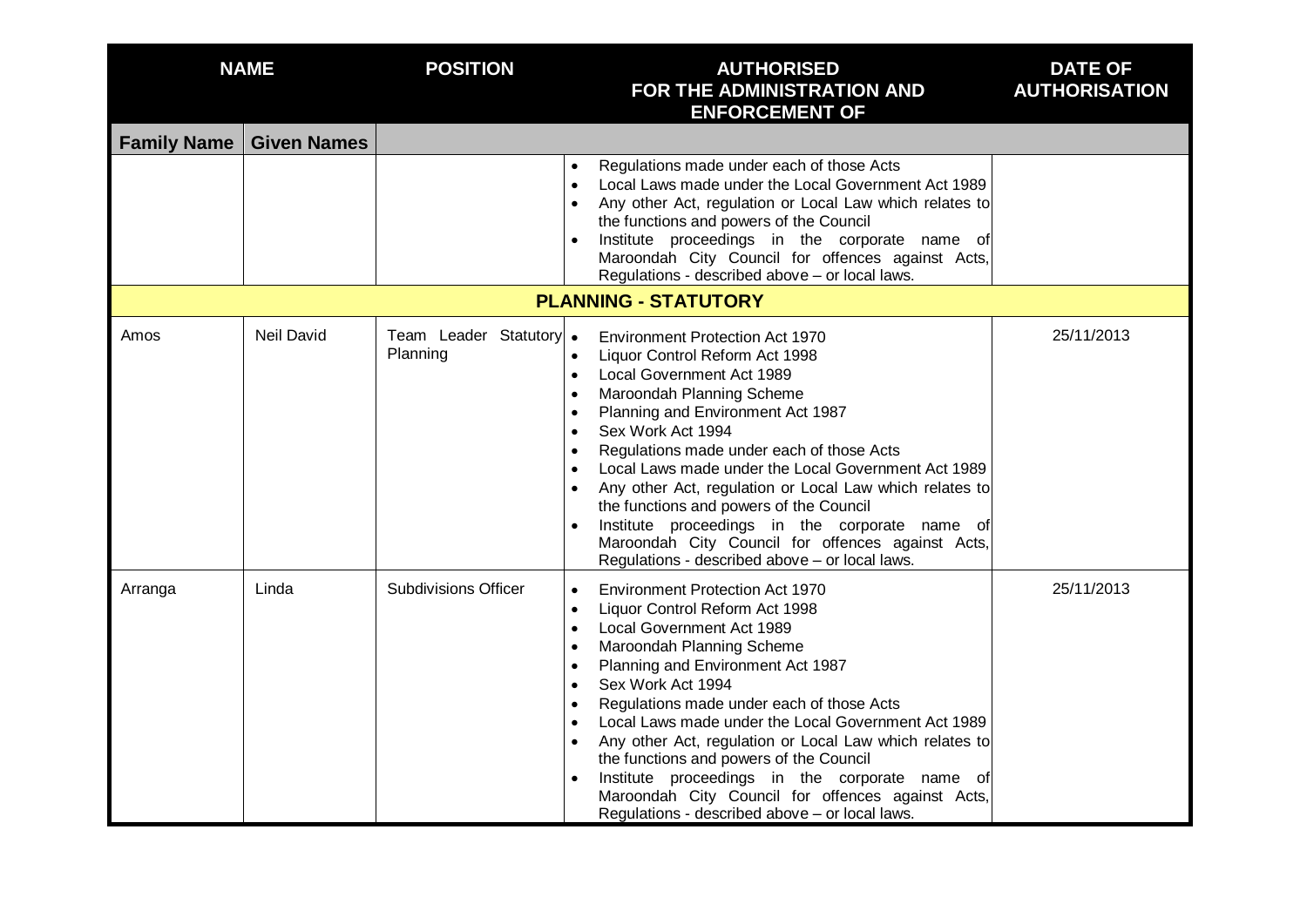| <b>NAME</b>        |                    | <b>POSITION</b>                                     | <b>AUTHORISED</b><br>FOR THE ADMINISTRATION AND<br><b>ENFORCEMENT OF</b>                                                                                                                                                                                                                                                                                                                                                                                                                                                                                                                                                                                                | <b>DATE OF</b><br><b>AUTHORISATION</b> |
|--------------------|--------------------|-----------------------------------------------------|-------------------------------------------------------------------------------------------------------------------------------------------------------------------------------------------------------------------------------------------------------------------------------------------------------------------------------------------------------------------------------------------------------------------------------------------------------------------------------------------------------------------------------------------------------------------------------------------------------------------------------------------------------------------------|----------------------------------------|
| <b>Family Name</b> | <b>Given Names</b> |                                                     |                                                                                                                                                                                                                                                                                                                                                                                                                                                                                                                                                                                                                                                                         |                                        |
| <b>Boyle</b>       | Raymond Eric       | <b>Statutory Planner</b>                            | <b>Environment Protection Act 1970</b><br>$\bullet$<br>Liquor Control Reform Act 1998<br>$\bullet$<br>Local Government Act 1989<br>$\bullet$<br>Maroondah Planning Scheme<br>$\bullet$<br>Planning and Environment Act 1987<br>$\bullet$<br>Sex Work Act 1994<br>$\bullet$<br>Regulations made under each of those Acts<br>$\bullet$<br>Local Laws made under the Local Government Act 1989<br>Any other Act, regulation or Local Law which relates to<br>the functions and powers of the Council<br>Institute proceedings in the corporate name of<br>$\bullet$<br>Maroondah City Council for offences against Acts,<br>Regulations - described above - or local laws. | 25/11/2013                             |
| Eastwood           | Julie              | <b>Statutory Compliance</b><br>Officer              | <b>Environment Protection Act 1970</b><br>$\bullet$<br>Liquor Control Reform Act 1998<br>$\bullet$<br>Local Government Act 1989<br>$\bullet$<br>Maroondah Planning Scheme<br>Planning and Environment Act 1987<br>$\bullet$<br>Sex Work Act 1994<br>$\bullet$<br>Regulations made under each of those Acts<br>$\bullet$<br>Local Laws made under the Local Government Act 1989<br>Any other Act, regulation or Local Law which relates to<br>the functions and powers of the Council<br>Institute proceedings in the corporate name of<br>Maroondah City Council for offences against Acts,<br>Regulations - described above - or local laws.                           | 16/02/2016                             |
| Fuaux              | Andrew             | Manager Planning,<br><b>Health &amp; Local Laws</b> | <b>Environment Protection Act 1970</b><br>$\bullet$<br>Liquor Control Reform Act 1998<br>$\bullet$<br>Local Government Act 1989<br>$\bullet$<br>Maroondah Planning Scheme<br>$\bullet$<br>Planning and Environment Act 1987<br>$\bullet$<br>Sex Work Act 1994<br>$\bullet$<br>Regulations made under each of those Acts<br>Local Laws made under the Local Government Act 1989                                                                                                                                                                                                                                                                                          | 25/11/2013                             |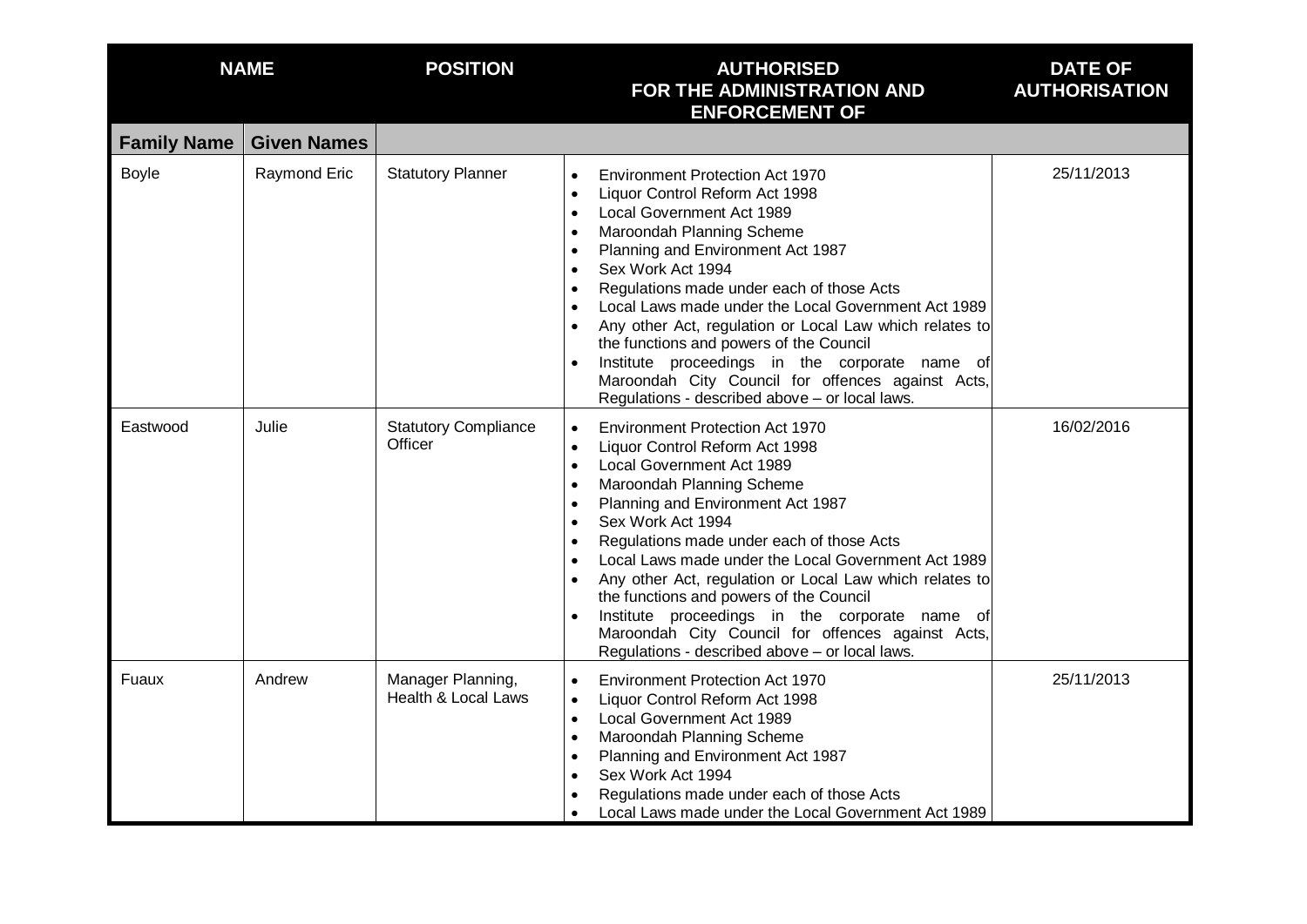| <b>NAME</b>        |                    | <b>POSITION</b>                         | <b>AUTHORISED</b><br>FOR THE ADMINISTRATION AND<br><b>ENFORCEMENT OF</b>                                                                                                                                                                                                                                                                                                                                                                                                                                                                                                                                            | <b>DATE OF</b><br><b>AUTHORISATION</b> |
|--------------------|--------------------|-----------------------------------------|---------------------------------------------------------------------------------------------------------------------------------------------------------------------------------------------------------------------------------------------------------------------------------------------------------------------------------------------------------------------------------------------------------------------------------------------------------------------------------------------------------------------------------------------------------------------------------------------------------------------|----------------------------------------|
| <b>Family Name</b> | <b>Given Names</b> |                                         |                                                                                                                                                                                                                                                                                                                                                                                                                                                                                                                                                                                                                     |                                        |
|                    |                    |                                         | Any other Act, regulation or Local Law which relates to<br>the functions and powers of the Council<br>Institute proceedings in the corporate name of<br>Maroondah City Council for offences against Acts,<br>Regulations - described above - or local laws.                                                                                                                                                                                                                                                                                                                                                         |                                        |
| Kechich            | Angela             | Co-ordinator<br>Statutory •<br>Planning | <b>Environment Protection Act 1970</b><br>Liquor Control Reform Act 1998<br>$\bullet$<br>Local Government Act 1989<br>$\bullet$<br>Maroondah Planning Scheme<br>$\bullet$<br>Planning and Environment Act 1987<br>$\bullet$<br>Sex Work Act 1994<br>Regulations made under each of those Acts<br>Local Laws made under the Local Government Act 1989<br>Any other Act, regulation or Local Law which relates to<br>the functions and powers of the Council<br>Institute proceedings in the corporate name of<br>Maroondah City Council for offences against Acts,<br>Regulations - described above - or local laws. | 25/11/2013                             |
| Kelleher           | Michael            | <b>Statutory Planner</b>                | <b>Environment Protection Act 1970</b><br>$\bullet$<br>Liquor Control Reform Act 1998<br>Local Government Act 1989<br>Maroondah Planning Scheme<br>$\bullet$<br>Planning and Environment Act 1987<br>$\bullet$<br>Sex Work Act 1994<br>Regulations made under each of those Acts<br>Local Laws made under the Local Government Act 1989<br>Any other Act, regulation or Local Law which relates to<br>the functions and powers of the Council<br>Institute proceedings in the corporate name of<br>Maroondah City Council for offences against Acts,<br>Regulations - described above - or local laws.              | 25/11/2013                             |
| Koverdinsky        | Steven             | Senior Statutory Planner                | <b>Environment Protection Act 1970</b><br>$\bullet$<br>Liquor Control Reform Act 1998                                                                                                                                                                                                                                                                                                                                                                                                                                                                                                                               | 25/11/2013                             |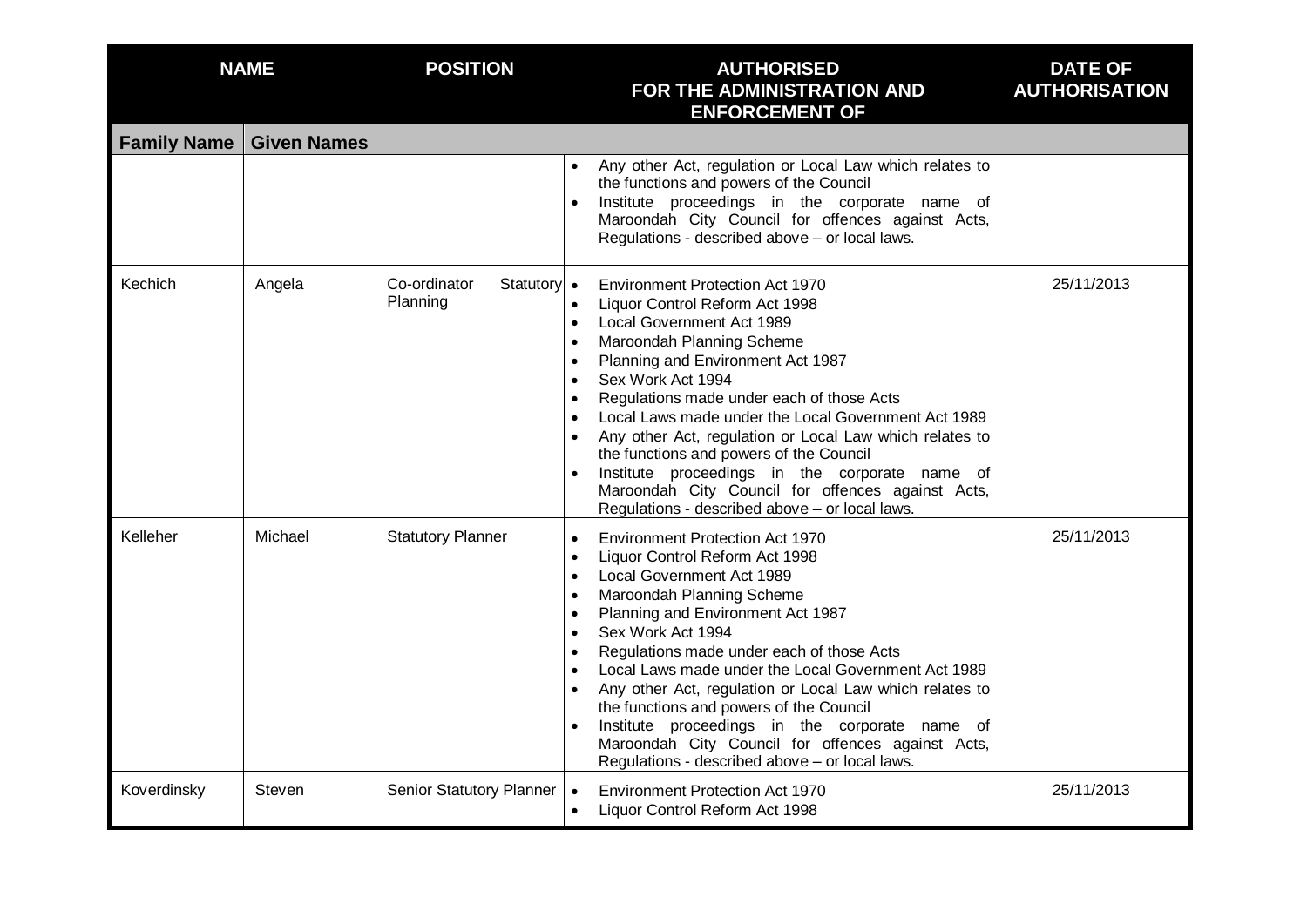| <b>NAME</b>        |                    | <b>POSITION</b>          | <b>AUTHORISED</b><br>FOR THE ADMINISTRATION AND<br><b>ENFORCEMENT OF</b>                                                                                                                                                                                                                                                                                                                                                                                                                                                                                                     | <b>DATE OF</b><br><b>AUTHORISATION</b> |
|--------------------|--------------------|--------------------------|------------------------------------------------------------------------------------------------------------------------------------------------------------------------------------------------------------------------------------------------------------------------------------------------------------------------------------------------------------------------------------------------------------------------------------------------------------------------------------------------------------------------------------------------------------------------------|----------------------------------------|
| <b>Family Name</b> | <b>Given Names</b> |                          |                                                                                                                                                                                                                                                                                                                                                                                                                                                                                                                                                                              |                                        |
|                    |                    |                          | Local Government Act 1989<br>Maroondah Planning Scheme<br>Planning and Environment Act 1987<br>Sex Work Act 1994<br>Regulations made under each of those Acts<br>Local Laws made under the Local Government Act 1989<br>Any other Act, regulation or Local Law which relates to<br>the functions and powers of the Council<br>Institute proceedings in the corporate name of<br>Maroondah City Council for offences against Acts,<br>Regulations - described above - or local laws.                                                                                          |                                        |
| Loncar             | Ron                | Senior Statutory Planner | <b>Environment Protection Act 1970</b><br>$\bullet$<br>Liquor Control Reform Act 1998<br>Local Government Act 1989<br>Maroondah Planning Scheme<br>Planning and Environment Act 1987<br>Sex Work Act 1994<br>Regulations made under each of those Acts<br>Local Laws made under the Local Government Act 1989<br>Any other Act, regulation or Local Law which relates to<br>the functions and powers of the Council<br>Institute proceedings in the corporate name of<br>Maroondah City Council for offences against Acts,<br>Regulations - described above - or local laws. | 25/11/2013                             |
| Rossimel           | Adam               | <b>Statutory Planner</b> | <b>Environment Protection Act 1970</b><br>$\bullet$<br>Liquor Control Reform Act 1998<br>Local Government Act 1989<br>Maroondah Planning Scheme<br>Planning and Environment Act 1987<br>Sex Work Act 1994<br>Regulations made under each of those Acts<br>Local Laws made under the Local Government Act 1989<br>Any other Act, regulation or Local Law which relates to<br>the functions and powers of the Council<br>Institute proceedings in the corporate name of                                                                                                        | 16/02/2016                             |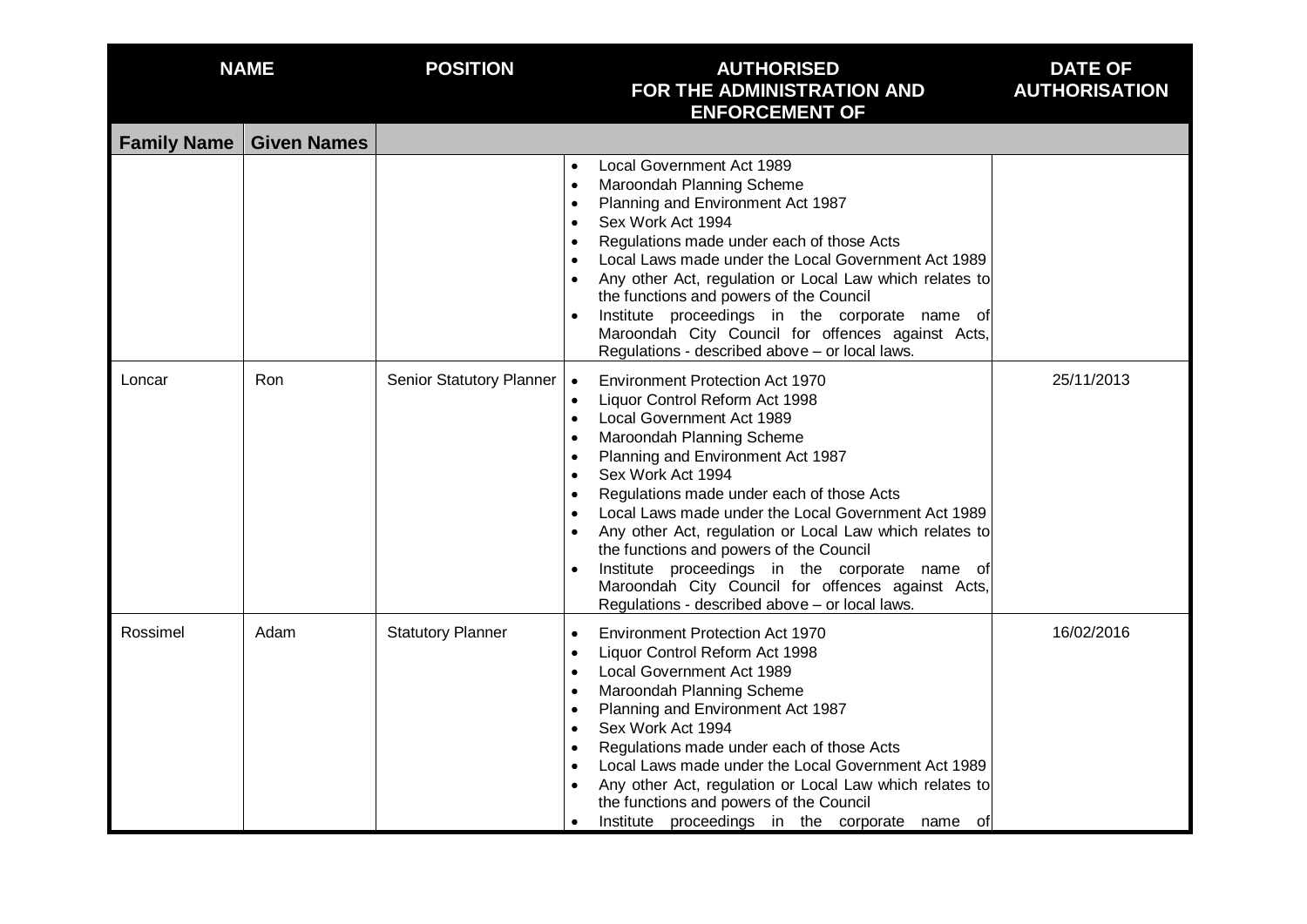| <b>NAME</b>        |                    | <b>POSITION</b>                       | <b>AUTHORISED</b><br>FOR THE ADMINISTRATION AND<br><b>ENFORCEMENT OF</b>                                                                                                                                                                                                                                                                                                                                                                                                                                                                                                                                                                      | <b>DATE OF</b><br><b>AUTHORISATION</b> |
|--------------------|--------------------|---------------------------------------|-----------------------------------------------------------------------------------------------------------------------------------------------------------------------------------------------------------------------------------------------------------------------------------------------------------------------------------------------------------------------------------------------------------------------------------------------------------------------------------------------------------------------------------------------------------------------------------------------------------------------------------------------|----------------------------------------|
| <b>Family Name</b> | <b>Given Names</b> |                                       |                                                                                                                                                                                                                                                                                                                                                                                                                                                                                                                                                                                                                                               |                                        |
|                    |                    |                                       | Maroondah City Council for offences against Acts,<br>Regulations - described above - or local laws.                                                                                                                                                                                                                                                                                                                                                                                                                                                                                                                                           |                                        |
| Tansley            | Allison            | <b>Statutory Planner</b>              | <b>Environment Protection Act 1970</b><br>$\bullet$<br>Liquor Control Reform Act 1998<br>$\bullet$<br>Local Government Act 1989<br>$\bullet$<br>Maroondah Planning Scheme<br>$\bullet$<br>Planning and Environment Act 1987<br>Sex Work Act 1994<br>Regulations made under each of those Acts<br>Local Laws made under the Local Government Act 1989<br>Any other Act, regulation or Local Law which relates to<br>the functions and powers of the Council<br>Institute proceedings in the corporate name of<br>Maroondah City Council for offences against Acts,<br>Regulations - described above - or local laws.                           | 25/11/2013                             |
| Vathis             | Tom                | <b>Statutory Planner</b>              | <b>Environment Protection Act 1970</b><br>$\bullet$<br>Liquor Control Reform Act 1998<br>$\bullet$<br>Local Government Act 1989<br>$\bullet$<br>Maroondah Planning Scheme<br>$\bullet$<br>Planning and Environment Act 1987<br>$\bullet$<br>Sex Work Act 1994<br>$\bullet$<br>Regulations made under each of those Acts<br>Local Laws made under the Local Government Act 1989<br>Any other Act, regulation or Local Law which relates to<br>the functions and powers of the Council<br>Institute proceedings in the corporate name of<br>Maroondah City Council for offences against Acts,<br>Regulations - described above - or local laws. | 16/02/2016                             |
| Woolley            | Neil               | <b>Planning Compliance</b><br>Officer | <b>Environment Protection Act 1970</b><br>$\bullet$<br>Liquor Control Reform Act 1998<br>$\bullet$<br>Local Government Act 1989<br>$\bullet$<br>Maroondah Planning Scheme<br>Planning and Environment Act 1987<br>Sex Work Act 1994                                                                                                                                                                                                                                                                                                                                                                                                           | 25/11/2013                             |